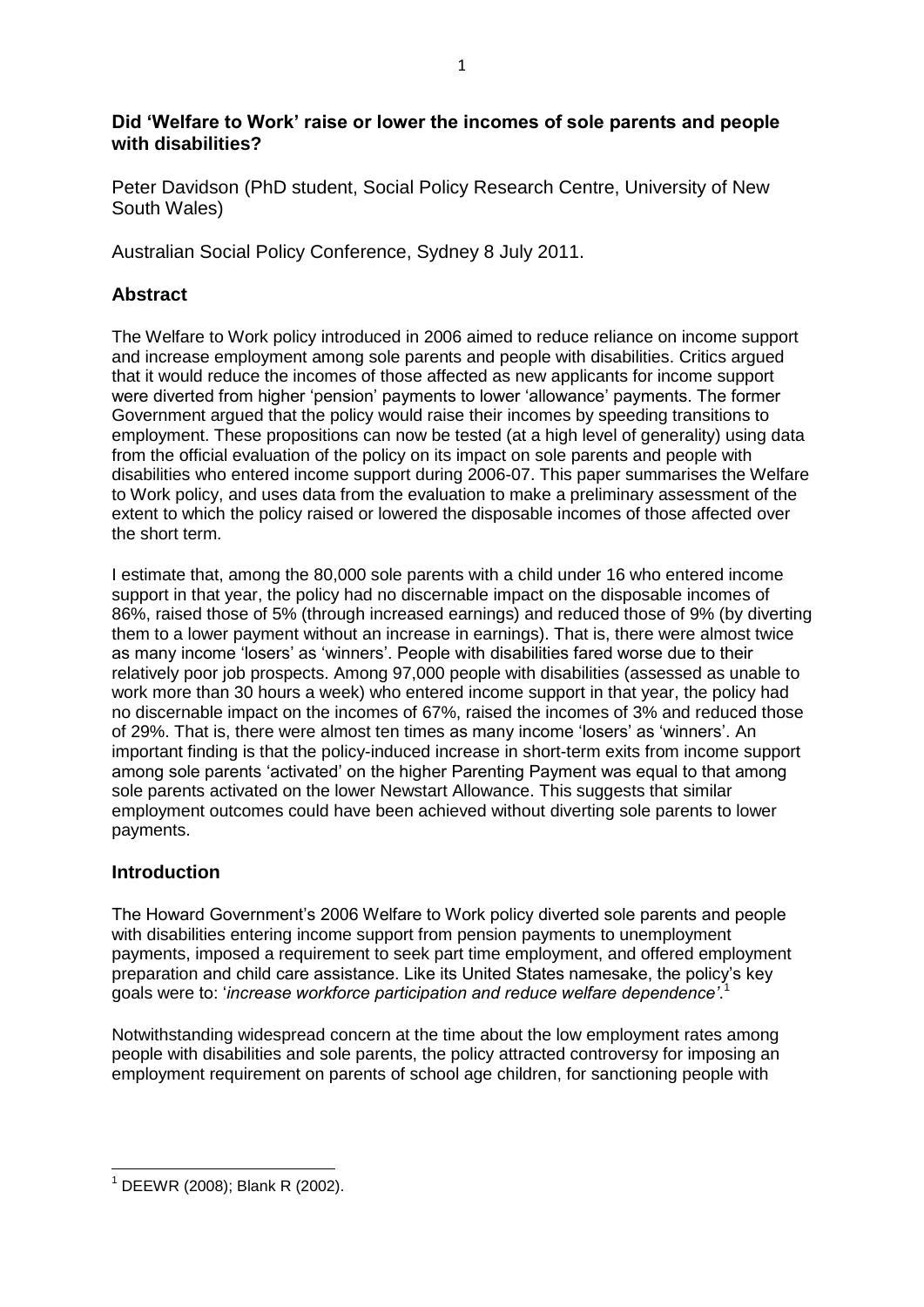disabilities and sole parents who failed the activity test, and for reducing their incomes by diverting them from higher 'pension' payments to lower 'allowance' payments.<sup>2</sup>

These controversies continue today. In its 2011 Budget the Gillard Government announced measures to divert certain sole parents whose youngest child is 12-15 years old from Parenting Payment (PP) to Newstart Allowance (NSA) and to introduce a new eligibility test for people with disabilities applying for Disability Support Pension (DSP) – a requirement to participate in an employment program for up to 18 months during which time most would receive NSA. 3

Quantitative research on the impact of the 2006 Welfare to Work policy has so far been limited in scope, in part due to a lack of access to relevant data. The official evaluation (which used administrative data) focussed rather narrowly on the policy's abovementioned objectives to increase workforce participation and reduce reliance on income support.<sup>4</sup>

In contrast, the US Welfare to Work policy (which targeted sole parents on income support) was evaluated officially and by independent researchers from many perspectives including its impact on income support reliance, employment and incomes, its effects on parenting and the well being of children, and the client experience of Government services.

American studies generally found that reliance on income support among sole parents fell sharply after the policy was introduced in 1996, their employment rate rose sharply, but their average disposable incomes did not change much. <sup>5</sup> Bitler et al (2003) found that the impacts on family incomes were heterogenous. Those sole parents with the highest starting incomes gained most (through increased earnings and tax credits), while the bottom 20% or so lost income (through a lack of income support entitlements). The impacts on parenting and on children were diverse. In some cases children benefited from parental employment while in other cases tensions were identified between inflexible employment requirements and the needs of very young or teenage children.<sup>6</sup> Anthropological studies such as that of Edin and Lein examined the difficulties faced by sole parents in negotiating the maze of Government agencies and official requirements.<sup>7</sup>

Apart from the official evaluation, studies of the effect of the Australian Welfare to Work policy have generally focussed on qualitative impacts such as the client experience of Government services and tensions between employment requirements and parenting roles.<sup>8</sup> Some studies focussed on the impact on incomes, though these modelled hypothetical impacts on different household types rather than the actual distributional impact of the policy on the incomes of sole parents and people with disabilities.<sup>9</sup>

This study begins to fill a critical gap in the research by estimating the distributional impact of the Australian Welfare to Work policy on the personal disposable incomes of sole parents and people with disabilities, using data from the official Welfare to Work evaluation.<sup>10</sup>

 2 Senate Community Affairs Committee (2005).

 $3$  Treasurer (2011).

<sup>4</sup> DEEWR (2008), pv.

<sup>5</sup> Bloom D & Michalopoulos C, (2001); Blank, R (2002).

<sup>&</sup>lt;sup>6</sup> Cortis, Cowling & Meagher (2008).

 $7$  Edin K & Lein L (1997).

 $8$  Blaxland M (2007); Cox & Priest (2007).

<sup>9</sup> Harding, Vu, Percival & Beer (2005a); Harding, Vu, & Percival (2005b); ACOSS (2005).

 $10$  I refer to 'distributional impact' in the narrow sense of the proportion of those in the target groups who gained or lost income as a result of the policy and the proportion whose incomes were not affected.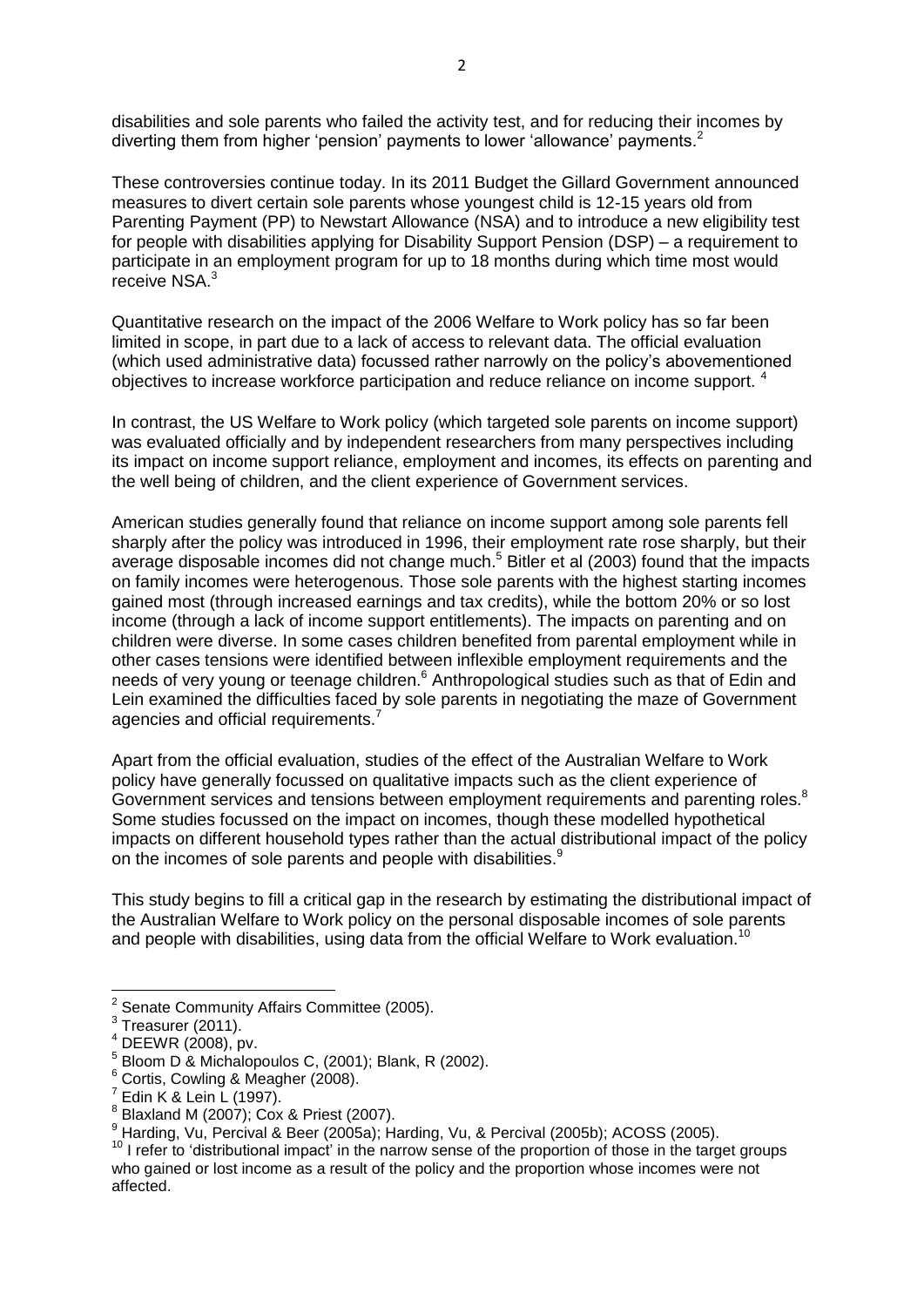When the policy was legislated in 2005, there was considerable debate over the extent to which the policy would raise or lower their incomes. The Australian Council of Social Service (ACOSS) argued that: '*those worse off [financially] are new applicants for income support after July 2006'*. It estimated weekly income losses of \$46 for a single person with disabilities diverted from the maximum rate of DSP to NSA and of \$99 for a person with disabilities diverted to NSA employed for 15 hours a week at the then minimum wage. These income losses were attributed to the lower maximum rate and tighter income test of NSA. Similarly, ACOSS estimated that a sole parent diverted from the maximum rate of PP to NSA would lose \$29 per week and one employed 15 hours a week at the minimum wage would lose \$96.<sup>11</sup>

In response to this and similar criticisms of the policy, the Employment Department's submission to a Senate Inquiry asserted that: '*Those people will absolutely be better off than if they were sitting on the disability support pension or parenting payment single without work'*. <sup>12</sup> It presented modelling of the impacts on the incomes of hypothetical individuals indicating that a person with a disability moving from joblessness to a low paid job of 15 hours a week plus NSA would be \$38 per week better off and that an equivalent sole parent would be \$55 better off.

Both estimates were accurate under the benefit and tax rules at that time. However while ACOSS and other critics focussed on those whose employment prospects were not improved, the Employment Department concentrated on those who obtained a part time job as a result of the 'activation' and employment support elements of the policy. To assess the distributional impact of the policy, we need valid estimates of its employment impacts and the numbers of people with disabilities and sole parents who were streamed to higher pension payments and lower allowance payments after the policy was introduced.

The official evaluation of the Welfare to Work policy was publicly released two years ago. It provides estimates of the payment destinations of people with disabilities and sole parents entering income support in the first year of the policy, and indicative estimates of its employment impact. However, the evaluation did not consider the impact of the policy on their disposable incomes. This study uses data from that evaluation to begin to fill this gap in research on the effects of the Welfare to Work policy.

## **The Welfare to Work policy**

The Welfare to Work policy had two main target groups: sole parents whose youngest child was less than 16 years entering the income support system after July 2006, and people with disabilities assessed as unable to work fulltime, entering the income support system after May 2005. Its aim was to increase employment and reduce reliance on income support among these target groups.<sup>13</sup>

The policy diverted a sub-set of each of these groups from pension payments (PP and DSP) that were paid at higher rates, had more liberal income tests, and imposed no work requirements, towards unemployment payments (NSA and Youth Allowance) that were paid at lower rates and had more stringent income tests. Those diverted to unemployment payments were sole parents whose youngest child was aged 8 to 15 years, and a new administrative category of people with disabilities assessed as having a 'partial work capacity' – that is, an ability to work for between 15 and 30 hours per week.

 $\overline{\phantom{a}}$  $11$  ACOSS (2005).

<sup>12</sup> DEWR (2005).

<sup>13</sup> DEEWR (2008).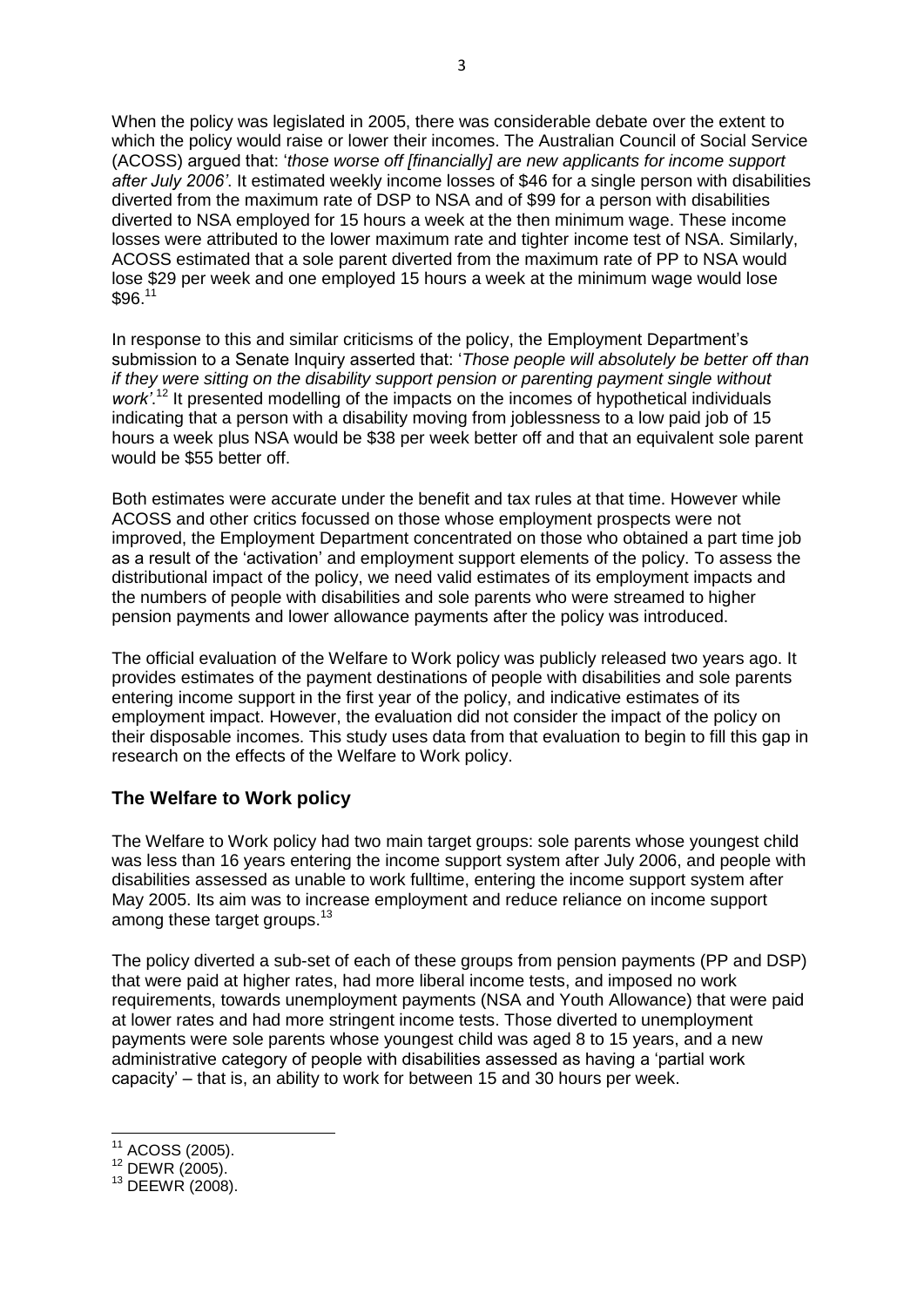It also imposed a new activity requirement for those diverted to unemployment payments: that they seek part time employment of at least 15 hours per week. Employment assistance and child care services were offered to those facing that requirement. This mainly comprised an expansion of Job Network employment services and Outside School Hours Care services.

An interesting twist to the policy was that those sole parents whose youngest child was 6 to 7 years old remained eligible for PP but nevertheless faced the new activity requirements and received the employment supports. This provides an opportunity for researchers to distinguish between the employment impact of imposing requirements and offering employment assistance from that of diverting people to lower payments, a question I return to later.

Existing income support recipients as at May 2005 (in the case of people with disabilities) or July 2006 (in the case of sole parents) were 'grandfathered'. That is, they retained their previous payment eligibility.<sup>14</sup> However, from July 2007, existing PP recipients whose youngest child was aged 6 to 15 years faced the same activity requirements as those new applicants for income support who were diverted to NSA.

Since the policy had little immediate impact on the grandfathered group during its first year (2006-07), and the official evaluation only provides estimates of the impact of the policy in that year, I focus here on new applicants for income support during 2006-07 that fell within the two target groups.

#### **Research question and assumptions**

This study examines the impact of the Welfare to Work policy on the disposable incomes of people with disabilities and sole parents. As noted in the introduction, other studies here and overseas have examined the impacts on parenting, on children, and on the client experience of income support and employment services. A full assessment of whether individuals and families were 'better off' after implementation of the policy would need to take these factors into account but this is beyond the scope of the present study.

The research question for this study is as follows:

'What proportions of people with disabilities and sole parents entering income support during 2006-07 experienced gains and losses in disposable incomes as a result of the Welfare to Work policy, and what proportion experienced no change in their incomes attributable to the policy, 6 months after each person commenced income support in that year?'

The data source I use to answer this question is the official evaluation of the Welfare to Work policy, which used administrative data.<sup>15</sup>

My reliance on this data source means that this is only a partial assessment of the impact of the policy on the incomes of the target groups. A full assessment would also take account of the impact of any 'deterrence effect' of the Welfare to Work policies on *entries* to income support. That is, some sole parents and people with disabilities might be discouraged from applying for payments and others might be unsuccessful in their claims, due to the policy. Studies of Welfare to Work policies in the United States suggest that their impact on entries

 $\overline{\phantom{a}}$ 

<sup>&</sup>lt;sup>14</sup> However, if they left income support (for example, due to full time employment or re-partnering) and subsequently re-applied, their previous income support status was not necessarily 'saved'.

DEEWR (2008), op cit.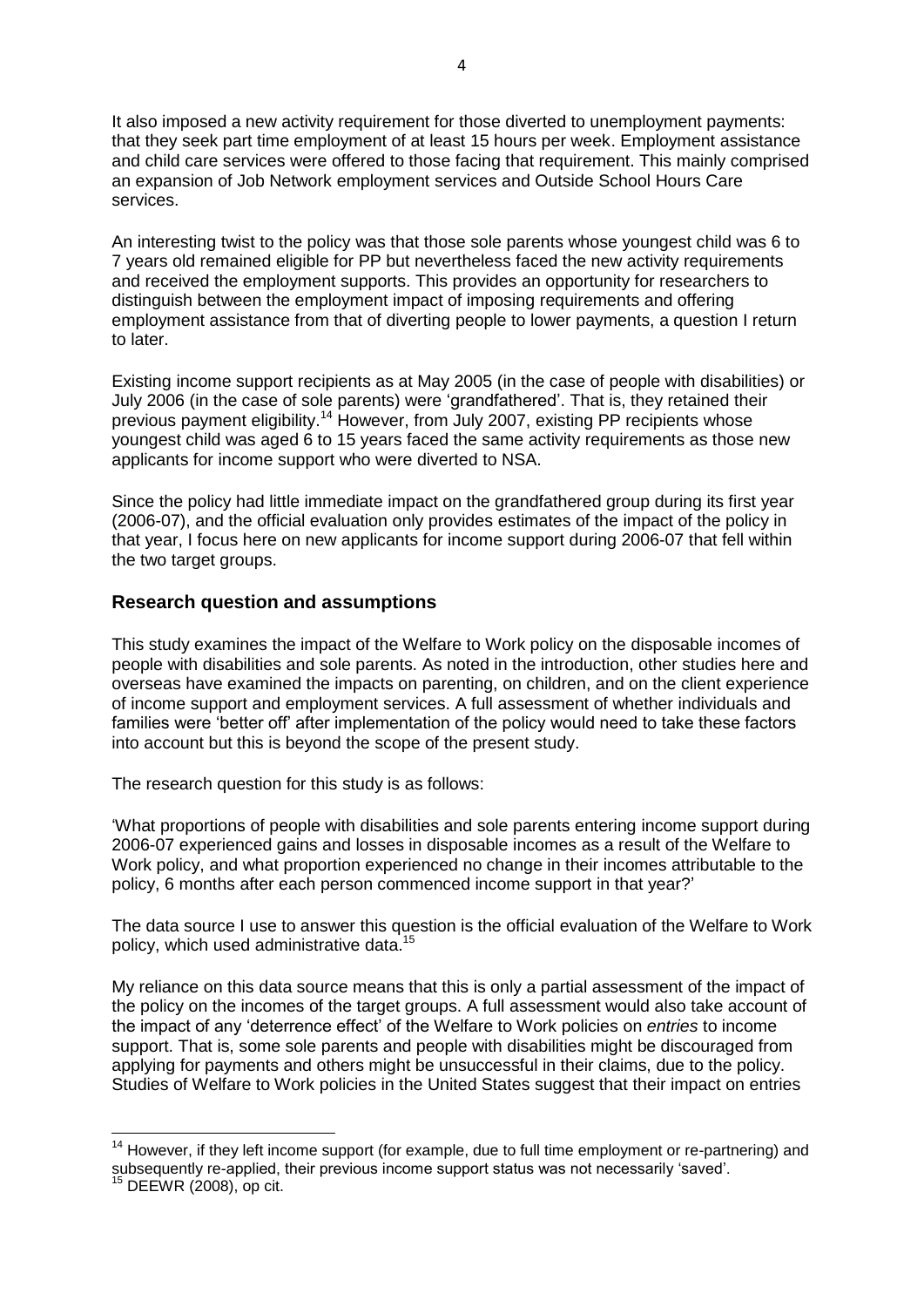to income support was as significant as their impact on exits.<sup>16</sup> However, these 'deterrence effects' are more difficult to identify as administrative data only records those who made a claim for income support, and they were not directly measured by the official evaluation.

The official evaluation was not designed to measure the impact of Welfare to Work on disposable incomes. It tracked flows of new entrants to the income support system onto different payments and provided indicative estimates of the impact of the policy on earnings from employment. However, it did not estimate the distribution of earnings and levels of income support among those affected by the policy. These data limitations require me to make a number of assumptions about the impact of the policy on the incomes of those that entered income support during 2006-07.

The policy affected the disposable incomes of the target groups in three ways:

1. Some new applicants were placed on lower payments than they would otherwise have received; mainly NSA rather than pension payments.

For example, the maximum rate of NSA for single adult at the time was \$46 per week less than the DSP and \$29 per week lower than the PP payment for a sole parent.<sup>17</sup>

2. The NSA income test was more stringent than the pension income test.

The income test for NSA had a lower 'free area' and higher taper (withdrawal) rates than the pension income test. Single pensioners could earn up to \$76 per week (more if they had more than one child) before their payment was reduced and income above that level was subject to a taper rate of 40 cents in the dollar. By contrast, NSA recipients could only earn \$31 per week without penalty and taper rates of 50 cents and subsequently 60 cents in the dollar were applied. Thus, Harding et al note that: *'Sole parents with one child on Parenting Payment Single will be able to earn up to around \$718 per week before their entitlement to income support is extinguished. Sole parents with one child on Newstart Allowance will only be able to earn up to about \$426 a week before their entitlement to income support is extinguished.'*<sup>18</sup> The story was similar for people with disabilities diverted from DSP to NSA.<sup>19</sup>

3. The new activity requirement and associated supports (employment assistance, training, child care places) may on the other hand have increased income from paid employment.

In order to assess the impact of the policy on incomes without a detailed breakdown of the earnings and payment levels received by those affected by the policy, I make two key assumptions.

First, I assume that those who were diverted from pensions to allowance payments and remained on income support (whether employed or not) were financially worse off unless they increased their paid working hours. This assumption is based on the first two factors described above: the lower maximum rate and tighter income test that applied to allowance payments.

**.** 

 $16$  Grogger J, et al (2003).

 $17$  ACOSS (2005)

<sup>18</sup> Harding et al (2005a), p3.

 $19$  Harding et al (2005b).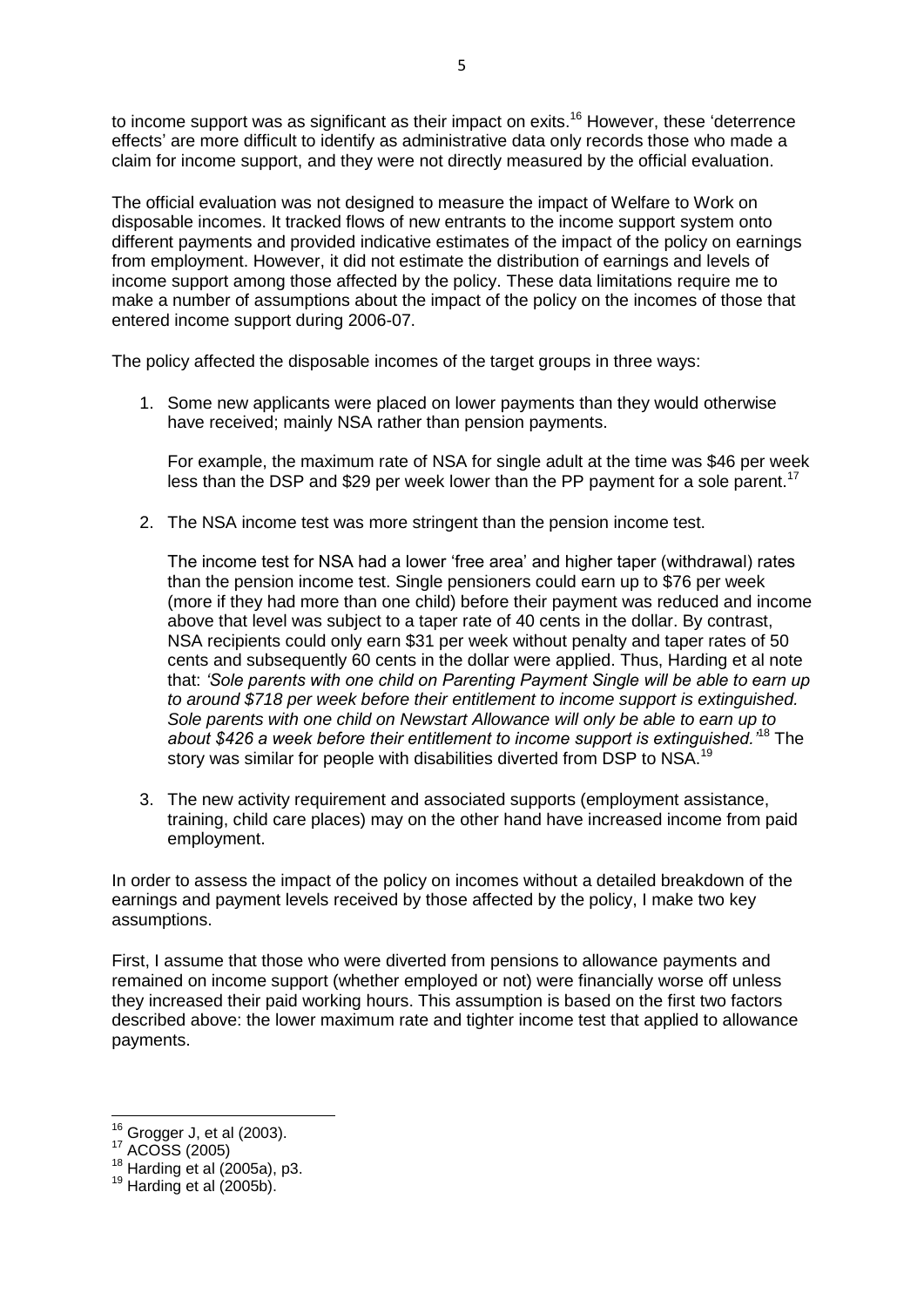Analysis by Harding et al of the impact of the policy on hypothetical individuals who are diverted from pension to allowance payments bears this out.

Graph 1 compares disposable incomes for a sole parent with one child on PP and NSA in 2006. Whether the parent received the maximum rate of payment or combined income support and earnings, their disposable incomes on NSA were significantly lower. This applied at private incomes up to the level at which PP cut out completely (\$718 per week). The income reductions were greater for many sole parents with more than one child, as the PP income test provided an additional free area for each child whereas the NSA income test did not.

#### **Graph 1: Disposable incomes on PP and NSA for a sole parent with one child 8-12 years (2006)**



#### Harding et al 2005a

Note: 'Current policy' refers to Parenting Payment; 'New policy' refers to Newstart Allowance. Income tax and Family Tax Benefit were also modelled.

Similarly as shown in graph 2, a single person with a disability was better off on DSP than NSA at private income levels up to the cut out point for DSP (\$706).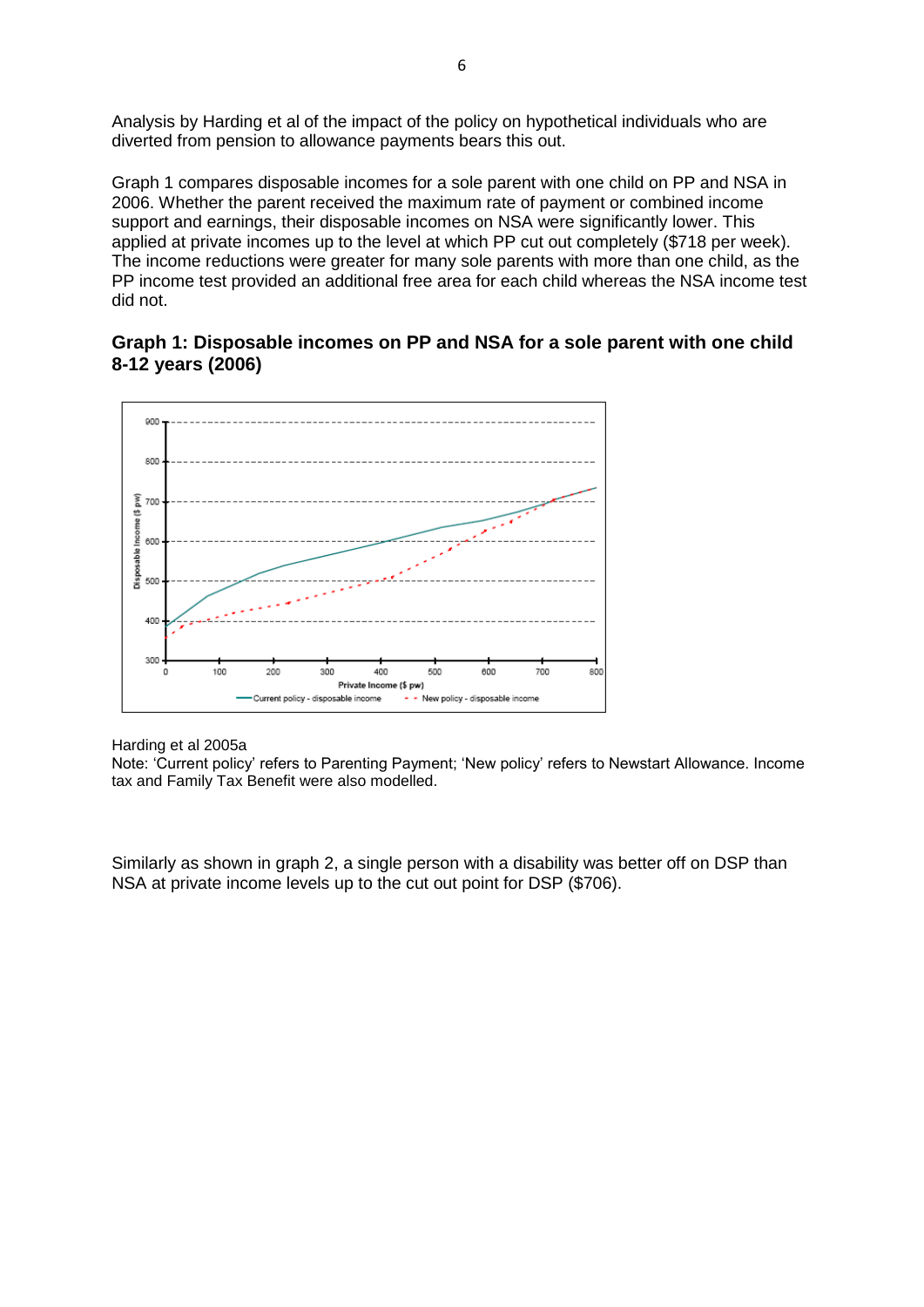#### **Graph 2: Disposable incomes on DSP and NSA for a single person with disability (2006)**



Harding et al 2005b

Note: 'Current policy' refers to Disability Support Pension; 'New policy' refers to Newstart Allowance. Income tax and Family Tax Benefit were also modelled.

It is clear from this analysis that those income support recipients diverted to NSA were worse off financially unless the policy increased their earnings from paid employment.

Assessing the extent to which those affected by the policy gained disposable income through higher earnings (the third factor listed above) is a more complex exercise. The official evaluation did not provide data on the distribution of earnings levels or changes in earnings among those targeted by the policy. Since it was not designed to measure income effects, it only assessed the probability of an increase in exits from income support (mainly to employment) and of an increase in earnings while still on income support.

My second key assumption, therefore, is that those whose earnings increased as a result of the policy experienced an increase in their overall disposable incomes. This is a reasonable assumption given that effective tax rates facing recipients of the relevant payments as their earnings rose from zero to the levels at which the payments expired were less than 100%. However, the gains in disposable incomes as people's earnings increased while on NSA were typically small. As discussed above, the main reason for this was that an increase in earnings while in receipt of NSA triggered a clawback of up to 60 per cent of earnings through reduced benefit payments. When the effects of income tax are also taken into account, this produced effective marginal tax rates exceeding 65% (but less than 100%) for sole parents receiving NSA with private incomes from \$31 to \$430 per week. The results were similar for people with disabilities.<sup>20</sup>

This means that once the costs of child care and other work expenses are included, it is likely that a significant number of sole parents and people with disabilities were no 'better off' financially if they increased their earnings while on NSA, even if their disposable incomes rose slightly. In the absence of data on costs of employment for those affected by the policy, I am unable to assess what proportion of those who increased their earnings while on NSA

**<sup>.</sup>**  $^{20}$  Harding (2005a), p15.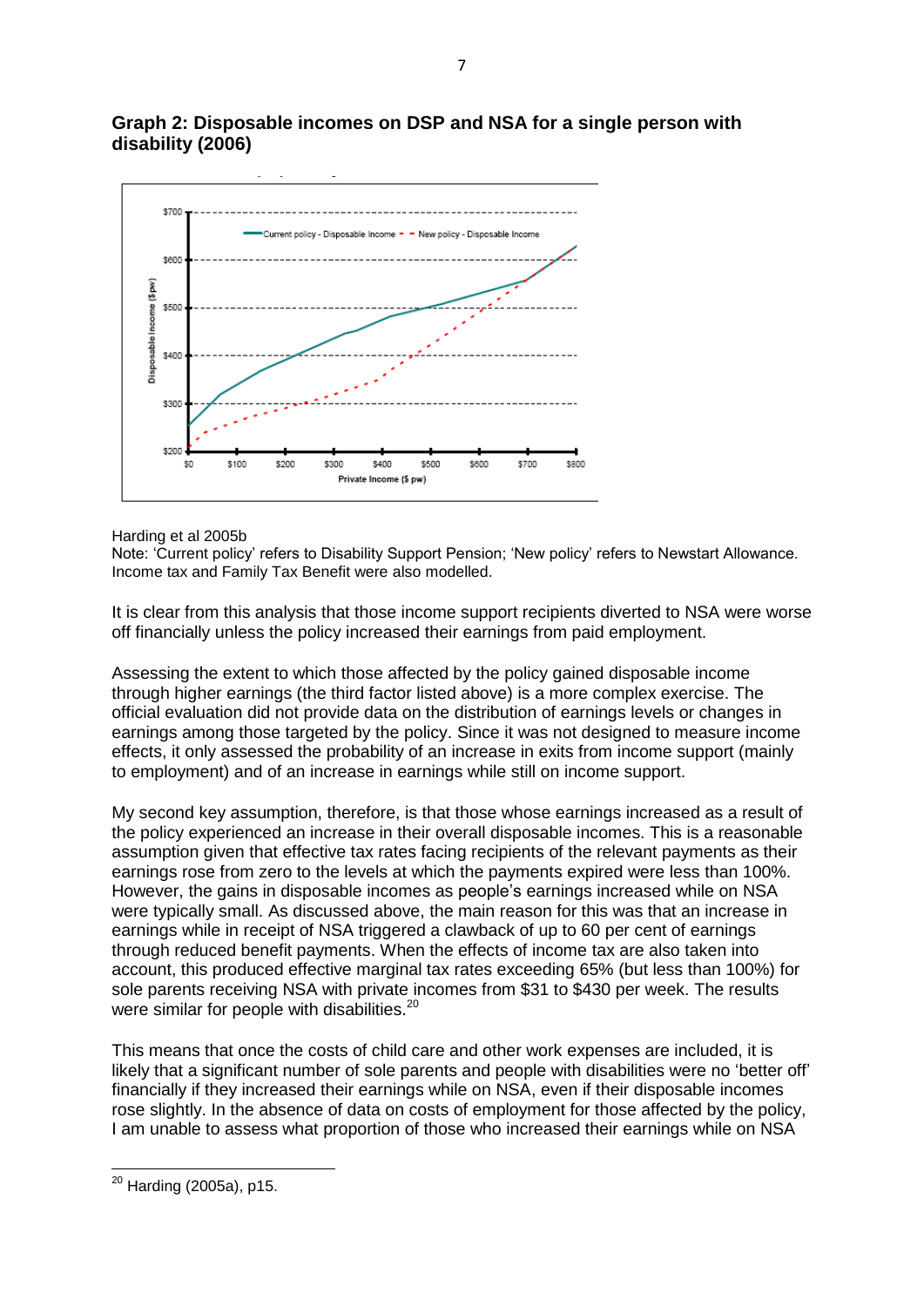were financially better off – a different question to whether their disposable incomes increased. Since any disparities between increases in disposable incomes and net financial gains were most likely to occur where individuals increased their earnings while on NSA, I undertake a sensitivity analysis that excludes this group from those assessed as gaining disposable income due to the policy.

A further limitation of this study is that the data do not allow me to assess the longer-term impacts of the policy, beyond the first 6 months after commencement on income support or beyond 2006-07.

#### **Methodology**

The method used in this study involves three steps.

1. Estimate the proportion of each target group that obtained employment or increased their work hours *due to the policy* (including those who left income support and those who remained on it).

As indicated above, I assume that their disposable incomes *increased* as a result of the policy.

2. Estimate the proportion of members of each target group that were diverted to a lower payment and whose earnings did not increase.

As indicated, I assume that their disposable incomes *fell* as a result of the policy.

3. Subtract these 'winners' and 'losers' from the population in each target group.

For this residual group, the outcome is either 'no change in income' or 'unknown'.

The first step poses the greatest research challenge. It requires estimates of the impact of the policy on earnings from employment. This cannot simply be inferred from the number of income support recipients who were employed 6 months after claiming income support during 2006-07. Rather, it is necessary to compare employment outcomes at that point in time with a counterfactual – the number of recipients who would have obtained employment in the absence of the policy.

The official evaluation yielded indicative estimates of the employment impact of the policy by comparing employment outcomes for various target groups during 2006-07 with those obtained in previous years. Using a 'difference in differences' approach, it compared exits from income support and increases in earnings while on payments during 2006-07 with the same statistics for previous years, both for cohorts of people with disabilities and sole parents who were affected by the policy and similar groups who were not affected by the policy.

The idea was that any difference between outcomes for 2006-07 and previous years among equivalent groups of sole parents or people with disabilities would yield an estimate of the impact of the policy. The evaluation report warns that: *'This comparison does not isolate the effect of Welfare to Work from other changes at the same time. However, both the absence*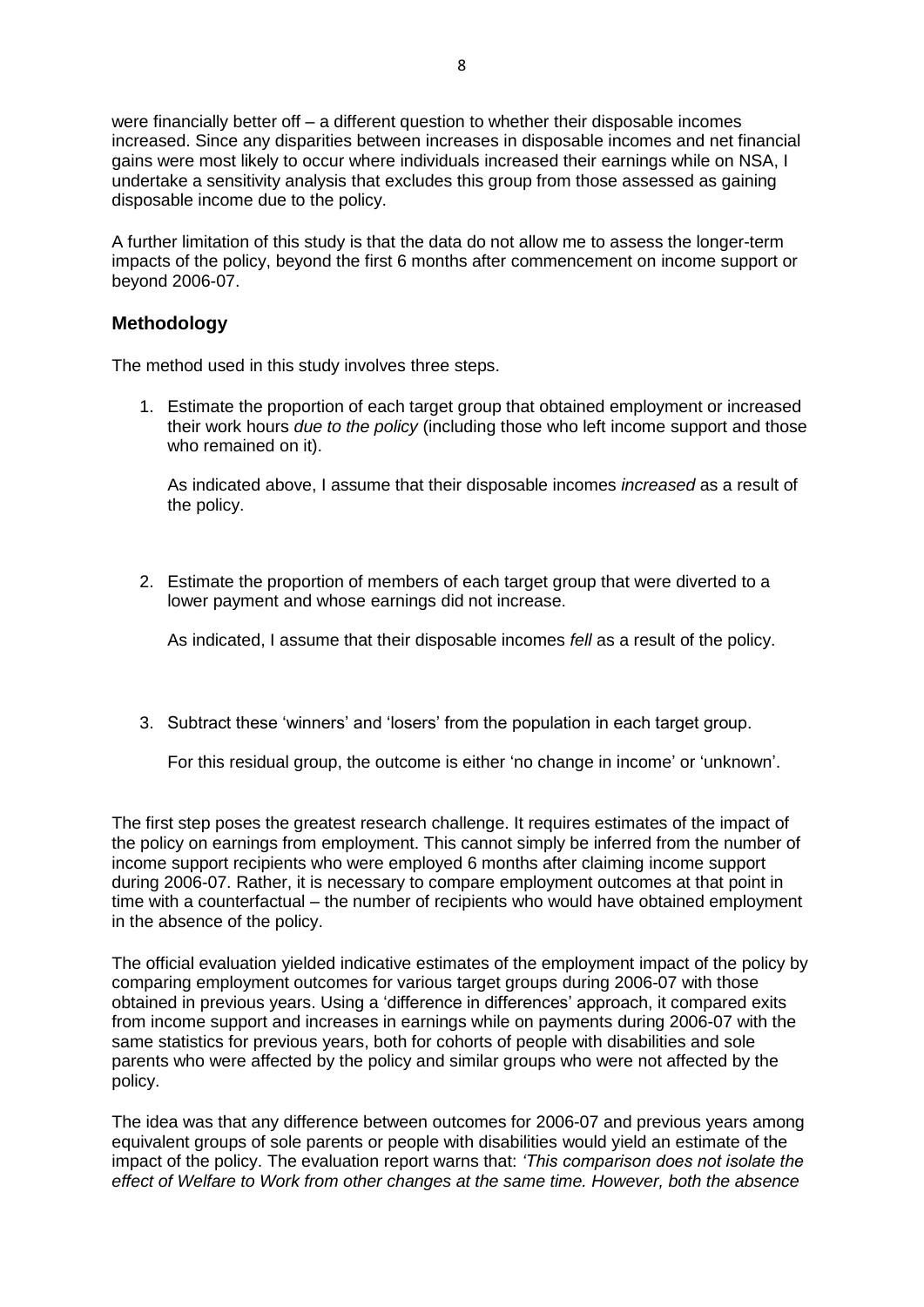*of similar changes in the three previous years and the absence of similar changes to principal carer parents who were not affected in 2006-07 strongly suggest that much of the difference was due to Welfare to Work.'*<sup>21</sup>

Keeping this caveat in mind, I use the estimated increase in exits from income support and in the proportion of recipients increasing their earnings while still on income support between 2005-06 and 2006-07 in the official evaluation to calculate the probability that members of each target group increased their earnings (including from zero) as a result of the policy.

Exits from income support were not always to employment and the administrative data used in the evaluation do not identify the destinations of former recipients. However, the evaluation used data from a separate survey to estimate the proportion of former recipients who exited to employment. This was 77% in the case of people with disabilities who entered income support during 2006-07 and subsequently left the system, and 87% in the case of sole parents. I classify exits to employment as income gains and other exits as 'unknown' outcomes.<sup>22</sup>

The second step is more straight-forward. Data from the official evaluation on the payment destinations of new entrants to income support from each target group during 2006-07 are used to estimate the probability that individuals were diverted from higher to lower payments. Those found to have increased their earnings (from step 1, above) are separately identified as income 'gainers' and the remainder are assumed to have sustained a loss of income as a result of the policy.<sup>23</sup>

In the third step, the probability of neither gaining nor losing income is calculated as a residual. This includes those for whom outcomes are known (for example, those who obtained pension payments but whose job prospects did not improve) and those for whom the outcome is not known (for example, those who left income support without securing employment).

#### **Impact of the policy on sole parents**

Table 1 shows the payment destinations of those sole parents in the target group who entered income support during 2006-07. Of 80,485 sole parents, the majority (58,353) obtained PP and faced no activity requirements. Although some voluntarily participated in employment programs and others obtained employment, they would have done so prior to the introduction of the policy. Their incomes did not change as a result of its introduction. A further 8,230 faced the new activity requirements but still obtained the PP payment. Some obtained employment due to the policy and increased their incomes while the remainder would have recorded no change in their incomes due to the policy. A further 13,902 were diverted to the lower NSA payment. In accord with the assumptions used in this study, those who secured employment as a result of the policy increased their incomes while those that did not experienced income losses.

**.** 

 $^{21}$  DEEWR (2008), op cit, p48.

<sup>&</sup>lt;sup>22</sup> DEEWR (2008), pp41, 54.

<sup>&</sup>lt;sup>23</sup> That is, a loss of income compared with the payment levels they would have received in the absence of the policy.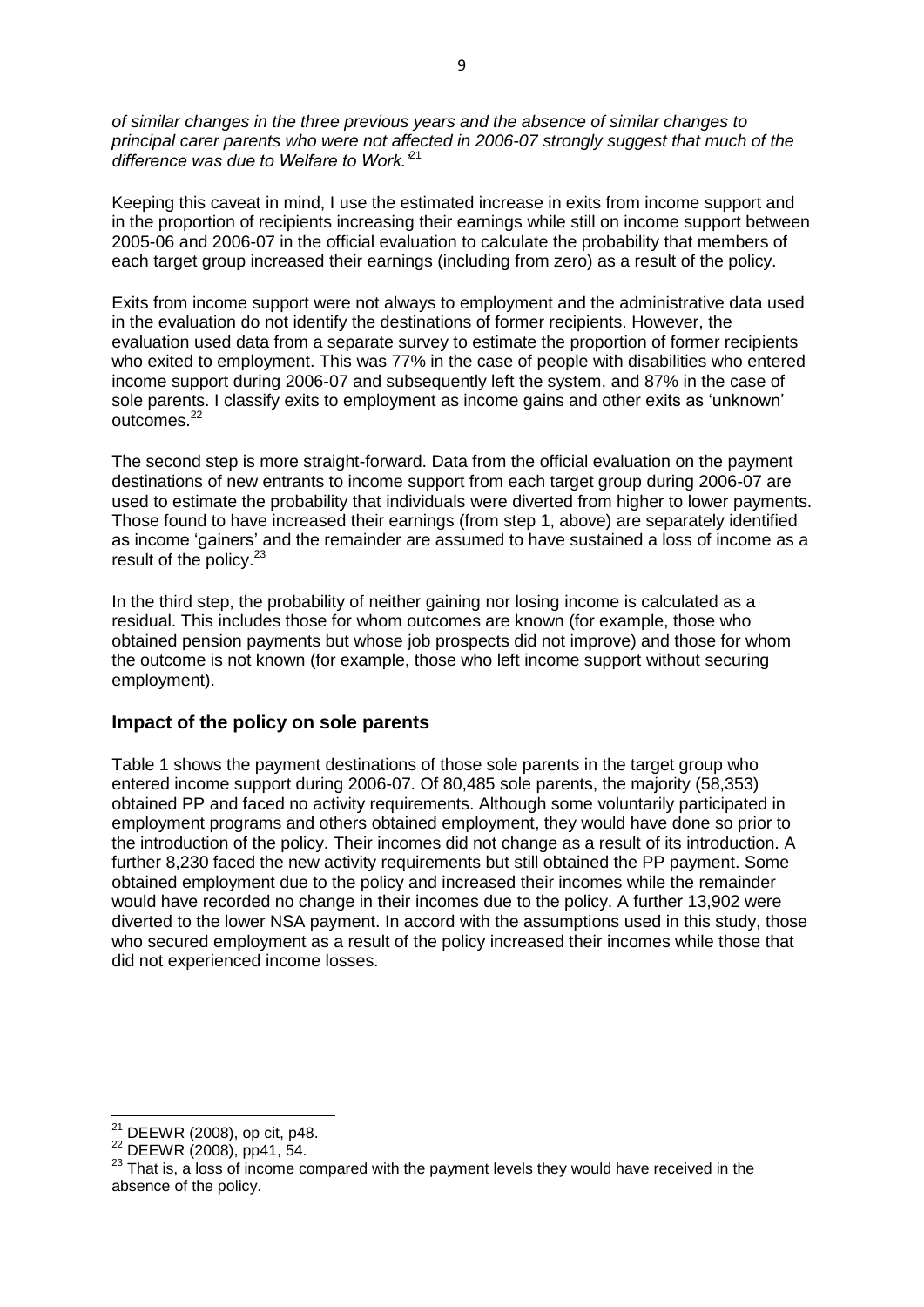## **Table 1: Destinations of sole parents (youngest child under 16) entering income support during 2006-07**

| <b>All</b><br>(80, 485)                  | <b>Treatment</b>                       | <b>Impact</b>                                                                                  |
|------------------------------------------|----------------------------------------|------------------------------------------------------------------------------------------------|
| Youngest child<br>$6Vrs$<br>(58, 353)    | Still receive PPS, no<br>work reqts.   | No change                                                                                      |
| Youngest child<br>$6-7$ yrs<br>(8, 230)  | Still receive PPS, with<br>work regts. | Some increase their<br>earnings due to the<br>policy and win, others<br>no change              |
| Youngest child<br>$8-15$ yrs<br>(13,902) | Diverted to NSA, with<br>work regts.   | Some increase their<br>earnings due to the<br>policy and win, others<br>do not and <b>lose</b> |

Source: DEEWR (2008), Welfare to Work evaluation, p15.

In order to identify those whose incomes *increased* due to the policy, I now turn to the evaluation's findings on its employment impacts.

Graph 3 shows the cumulative proportion of 'grandfathered' sole parents on PP who left income support through 2006-07, compared with the same statistic for each of the previous 3 years (before Welfare to Work). Grandfathered sole parents were not directly affected by the policy. The lack of any significant variation between the 2006-07 outcomes and those in previous years suggests that there was no change in factors other than Welfare to Work (such as labour market conditions) that materially influenced employment rates among sole parents on income support.



# **Graph 3: Proportion of 'grandfathered' sole parents (already on PPS at July 2006) with youngest child 8-15 years who left income support**

Source: DEEWR (2008), Welfare to Work evaluation, p42.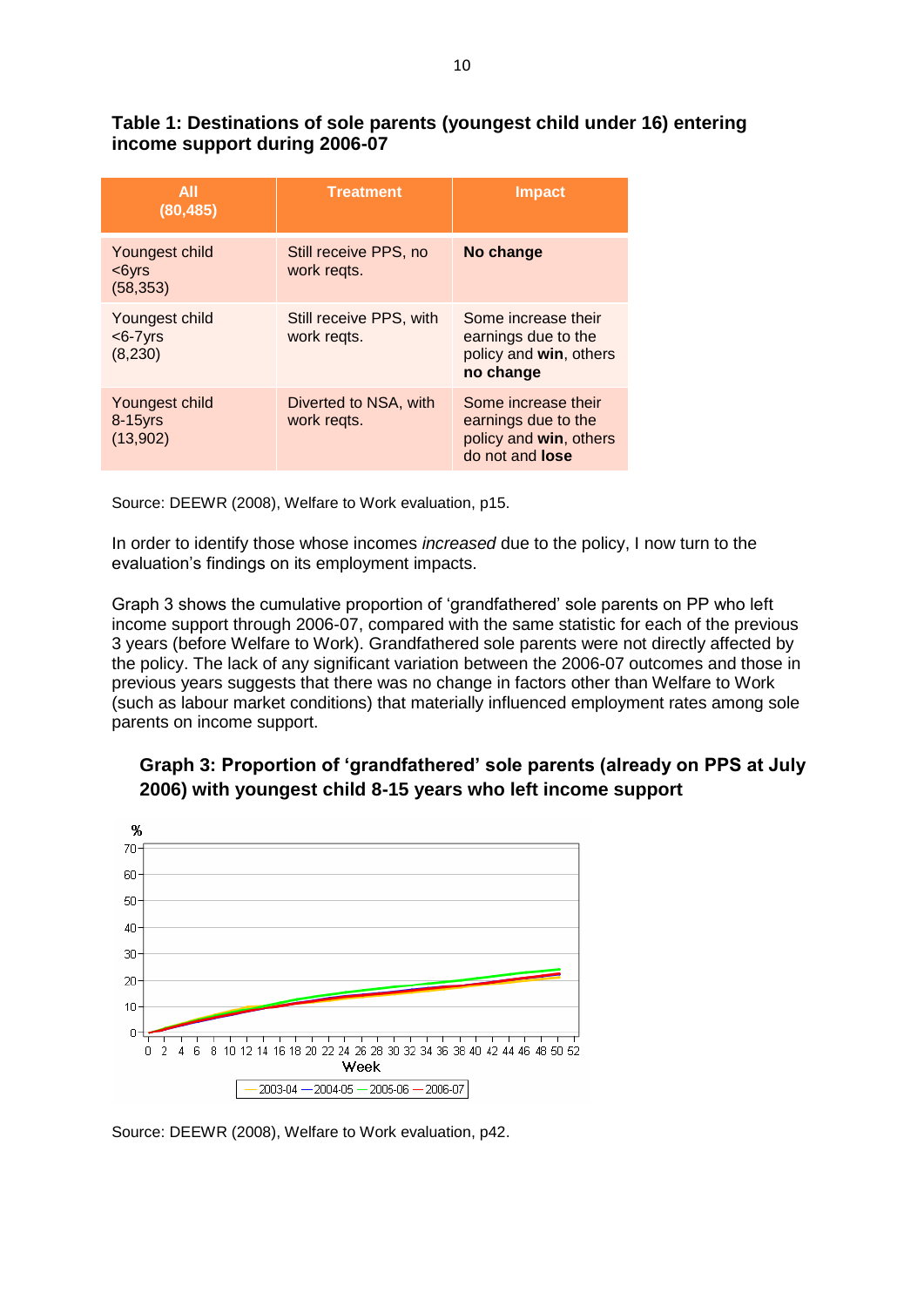Graph 4 compares exits from income support among the cohort of sole parents with youngest child aged 6-7 years entering income support: the group who, from July 2006, were activity tested but remained eligible for the PP payment. There was a noticeable increase in exits among this group during 2006-07. In 2006-07, 23% of these sole parents had left income support after six months, compared with 12% the previous year, an 11 percentage point increase in exits from income support. On this basis, I estimate that 48% of exits from income support among this cohort of sole parents were due to the policy.





Source: DEEWR (2008), Welfare to Work evaluation, p38

Graph 5 compares exits from income support among cohorts of sole parents with youngest child aged 8-15 years entering income support. This group was, from July 2006, activity tested on the lower NSA payment. To control for the mechanical effect of the tighter income test on exits from income support (the fact that in 2006-07, sole parents whose earnings exceeded around \$400 per week were no longer eligible for income support), the evaluation simulated the effect of applying the NSA income test in the previous year (2005-06). To assess the employment impact of the policy on this group, we should therefore compare the top two lines in graph 5. In 2006-07, 38% of these sole parents had left income support after six months, compared with 27% who would have left the previous year if the income test was the same, an 11 percentage point increase in exits from income support. On this basis, I estimate that 29% of exits from income support among this cohort of sole parents were due to the policy.

It is noteworthy that this increase in the exit rate was identical to that for sole parents who were activity tested on the PP payment (graph 4), an important finding I return to later.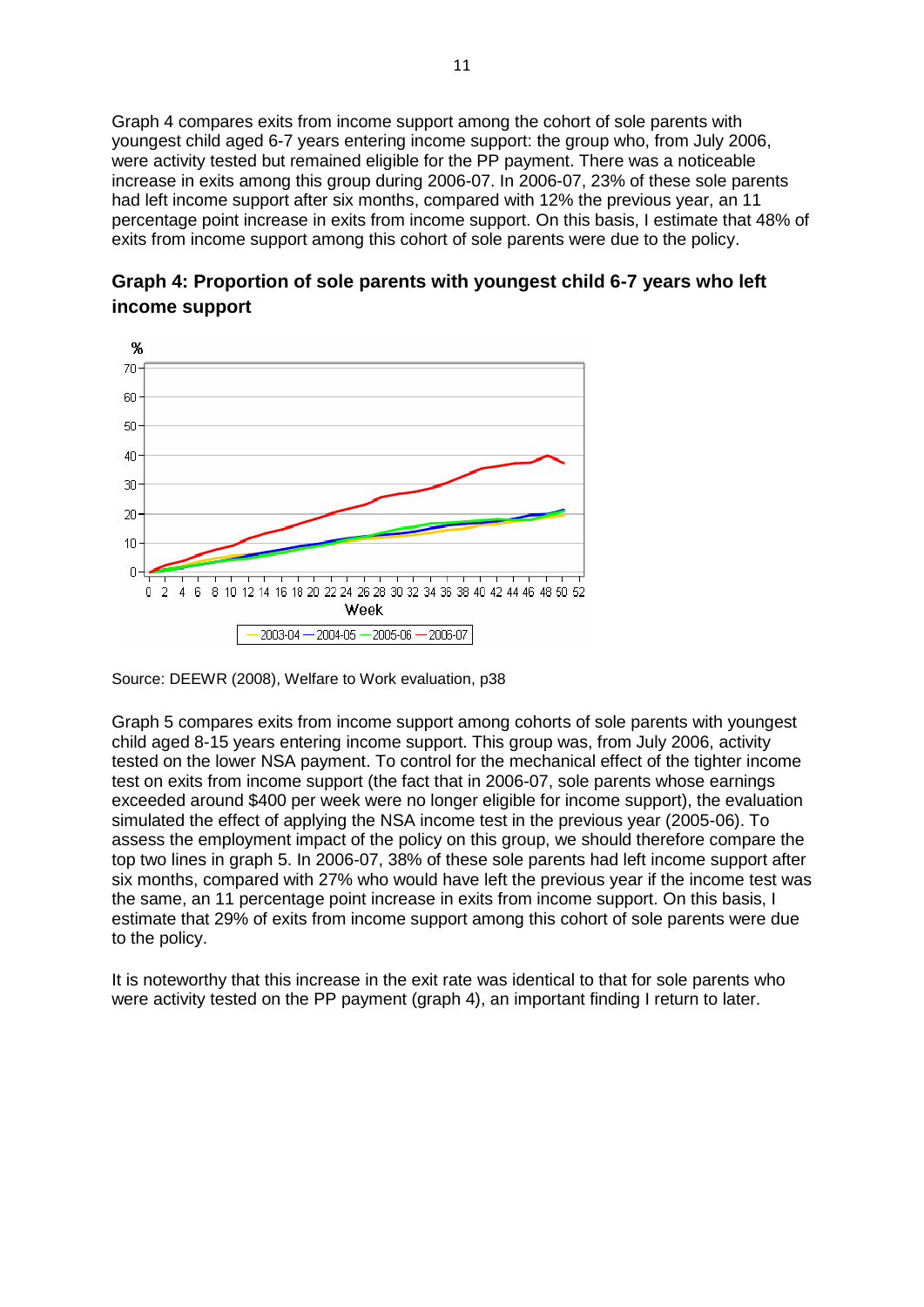

**Graph 5: Proportion of sole parents with youngest child 8-15 years who left income support**

Source: DEEWR (2008), Welfare to Work evaluation, p36

Turning to the impact of the policy on earnings while still on income support, graph 6 compares employment rates while on the PP payment among the cohort of sole parents whose youngest child was aged 6-7 years entering income support during 2006-07, with employment rates among the equivalent group in previous years. In 2006-07, 47% of these sole parents had earnings on income support after six months, compared with 42% the previous year, a 5 percentage point increase in the proportion with earnings. On this basis I estimate that 11% of employment while on income support among this cohort of sole parents was due to the policy.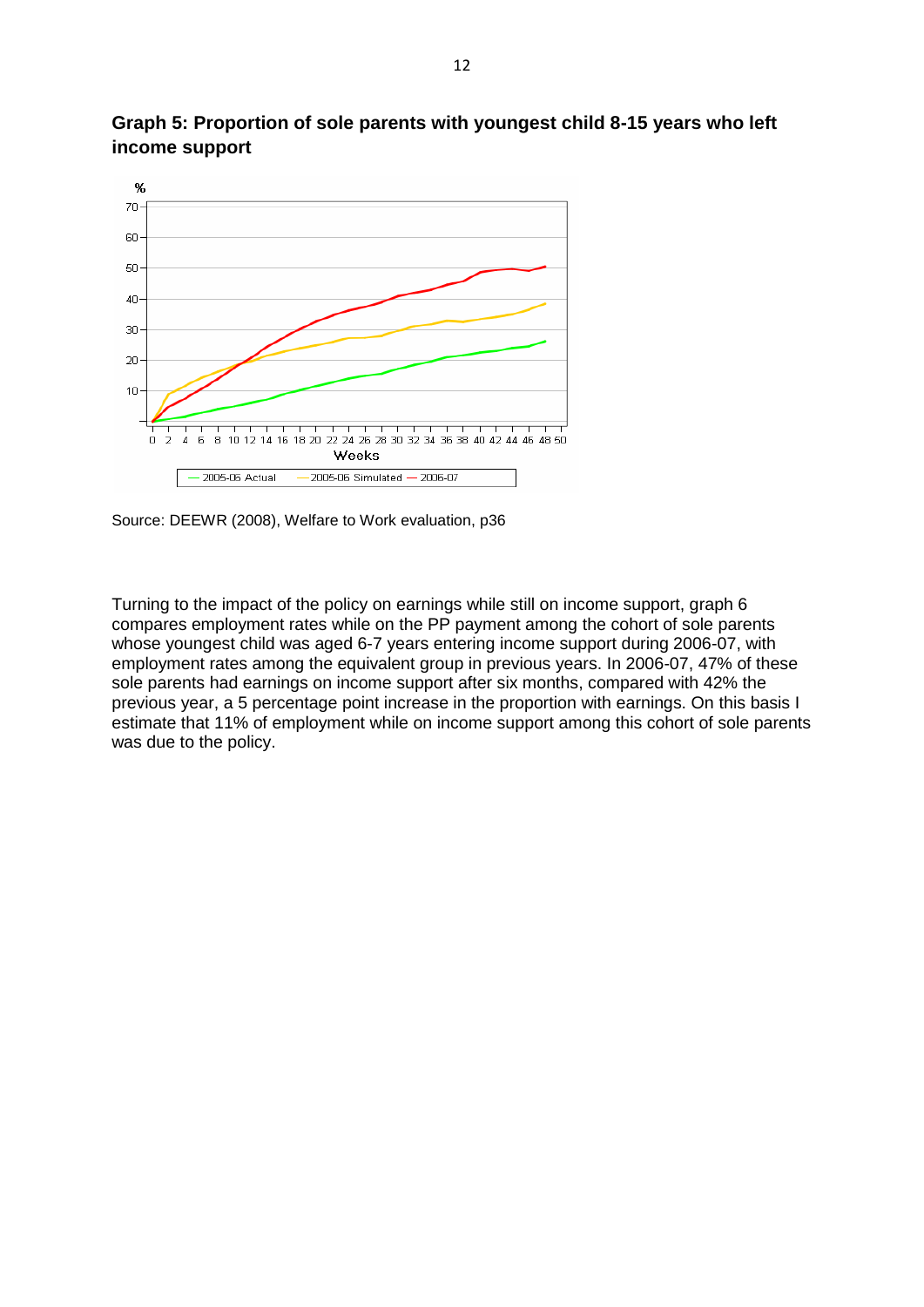

**Graph 6: Proportion of sole parents with youngest child 6-7 years with earnings while on income support**

Source: DEEWR (2008), Welfare to Work evaluation, p38

Graph 7 compares employment rates while on the NSA payment among the cohort of sole parents whose youngest child was aged 8-15 years entering income support during 2006-07, with employment rates among the equivalent group in previous years (who received PP instead). Again, it was necessary for the evaluation to simulate the effect of applying the tighter NSA income test to sole parents with earnings in 2005-06 in order to assess the employment impact of the policy. The appropriate comparison is between the bottom two lines in the graph. In 2006-07, 42% of these sole parents had earnings while on income support after six months, compared to 27% the previous year, a 15 percentage point increase in the proportion with earnings. On this basis I estimate that 36% of employment while on income support among this cohort of sole parents was due to the policy. On the face of it this result is puzzling, given that financial incentives for sole parents to undertake part time employment were stronger on PP (graph 6) than NSA (graph 7). One possible explanation is that incentives to combine income support and employment were already relatively strong for those on PP, so the additional impact of activity requirements was less than for those sole parents on NSA.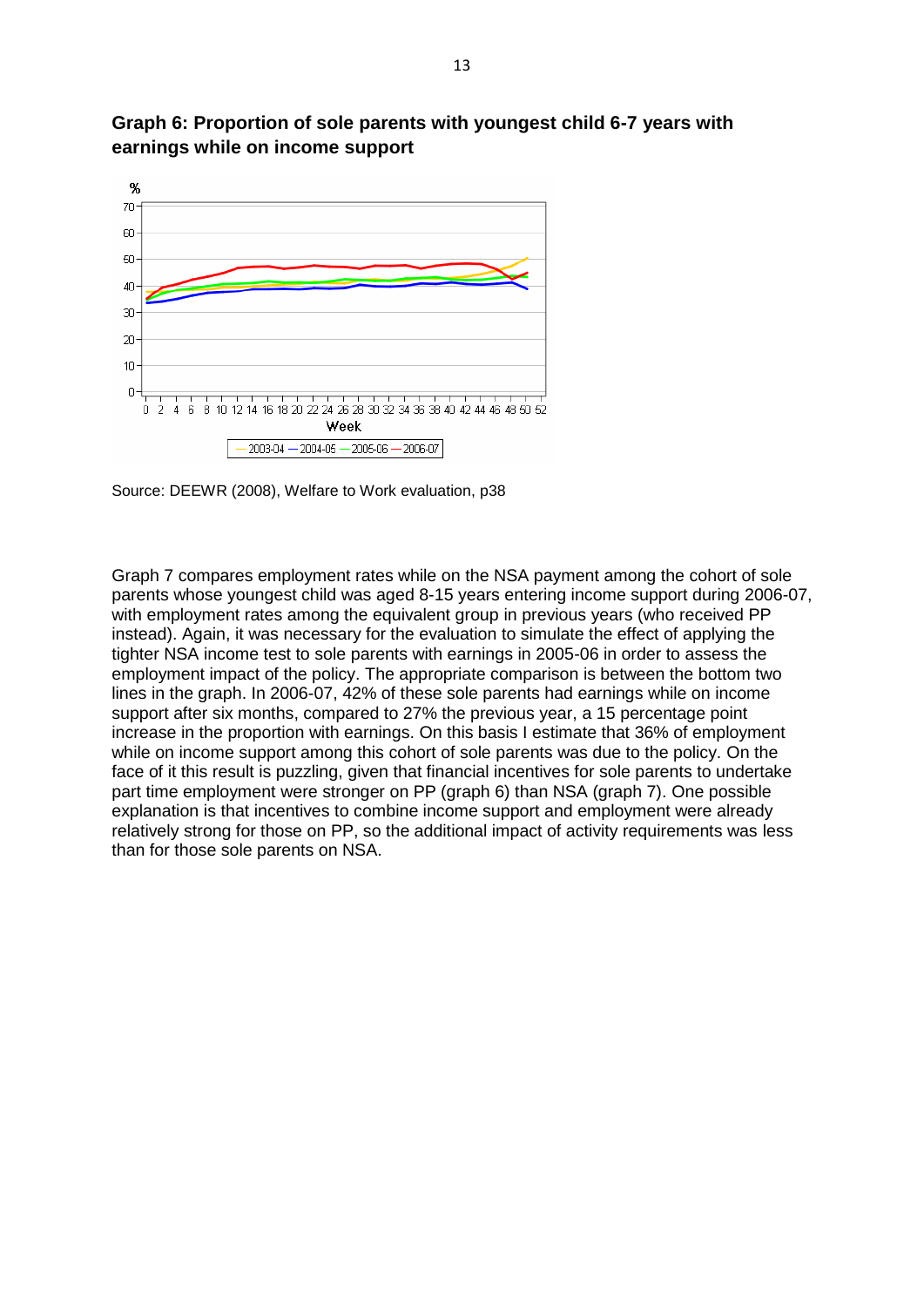

**Graph 7: Proportion of sole parents with youngest child 8-15 years with earnings while on income support**

Source: DEEWR (2008), Welfare to Work evaluation, p37.

Chart 1 brings the foregoing analysis of impacts of the policy on sole parents entering income support during 2006-07 together. On the left of this chart are the 80,488 sole parents in the target group. From the left to the right hand side of the chart, they are distributed according to their initial payment destinations, their employment status while on income support, exits from income support, and the proportion of those exits that were to paid employment. The above data comparing exits from income support and employment while on income support in 2006-07 and previous years are used to estimate the proportion of those outcomes attributable to the policy. The blue boxes represent unknown outcomes, the yellow boxes no change in disposable income, the green boxes gains in disposable income and the red boxes income losses.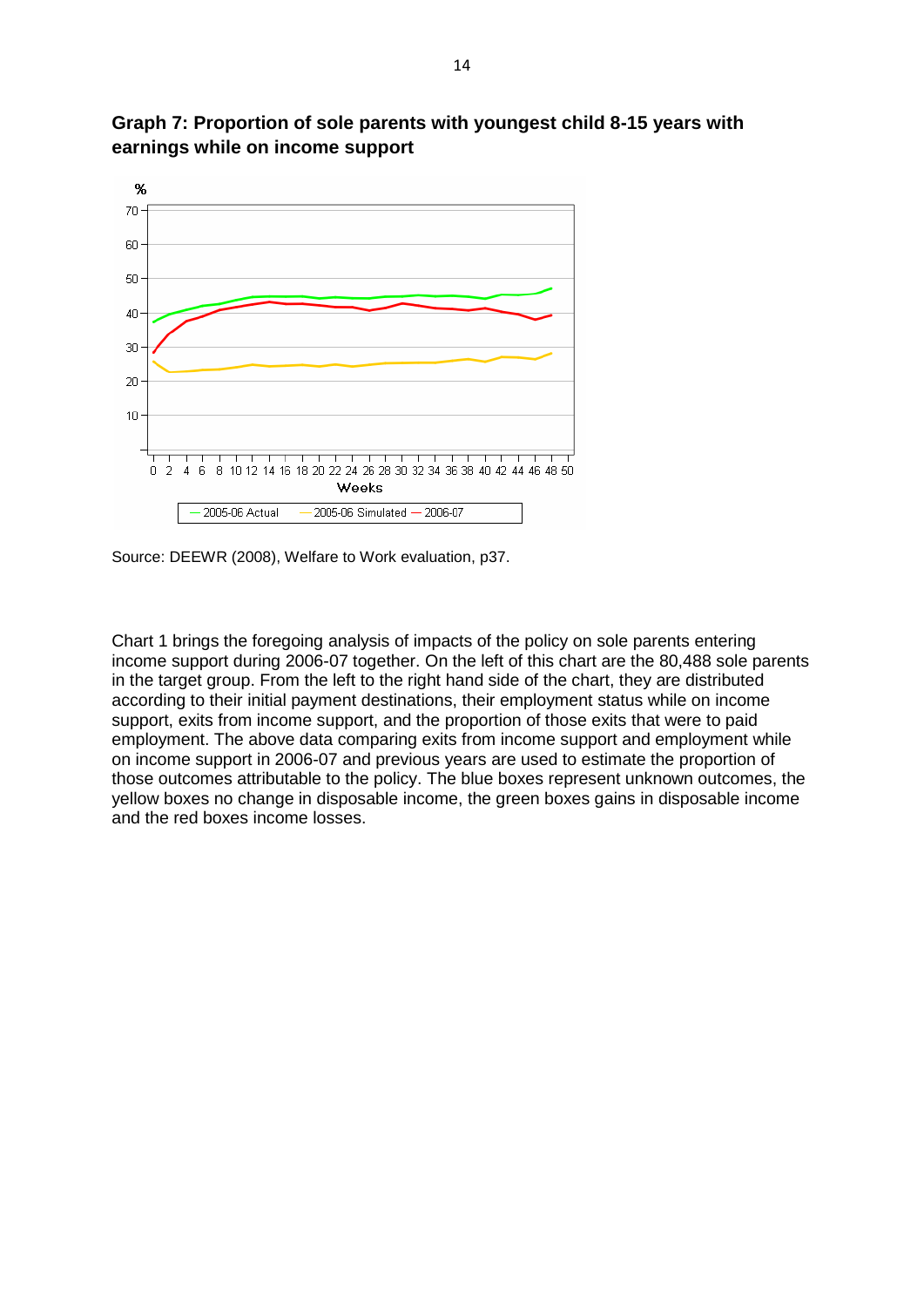

**Chart 1: Probability distribution of impact of the Welfare to Work policy on sole parents (youngest child under 16 years) entering income support in 2006-07**

Chart 2 summarises the results, dividing the 80,488 sole parents into four categories: those whose disposable incomes rose as a result of the policy, those whose incomes declined due to the policy, those whose incomes did not change as a result of the policy, and a residual group whose outcomes were not known.



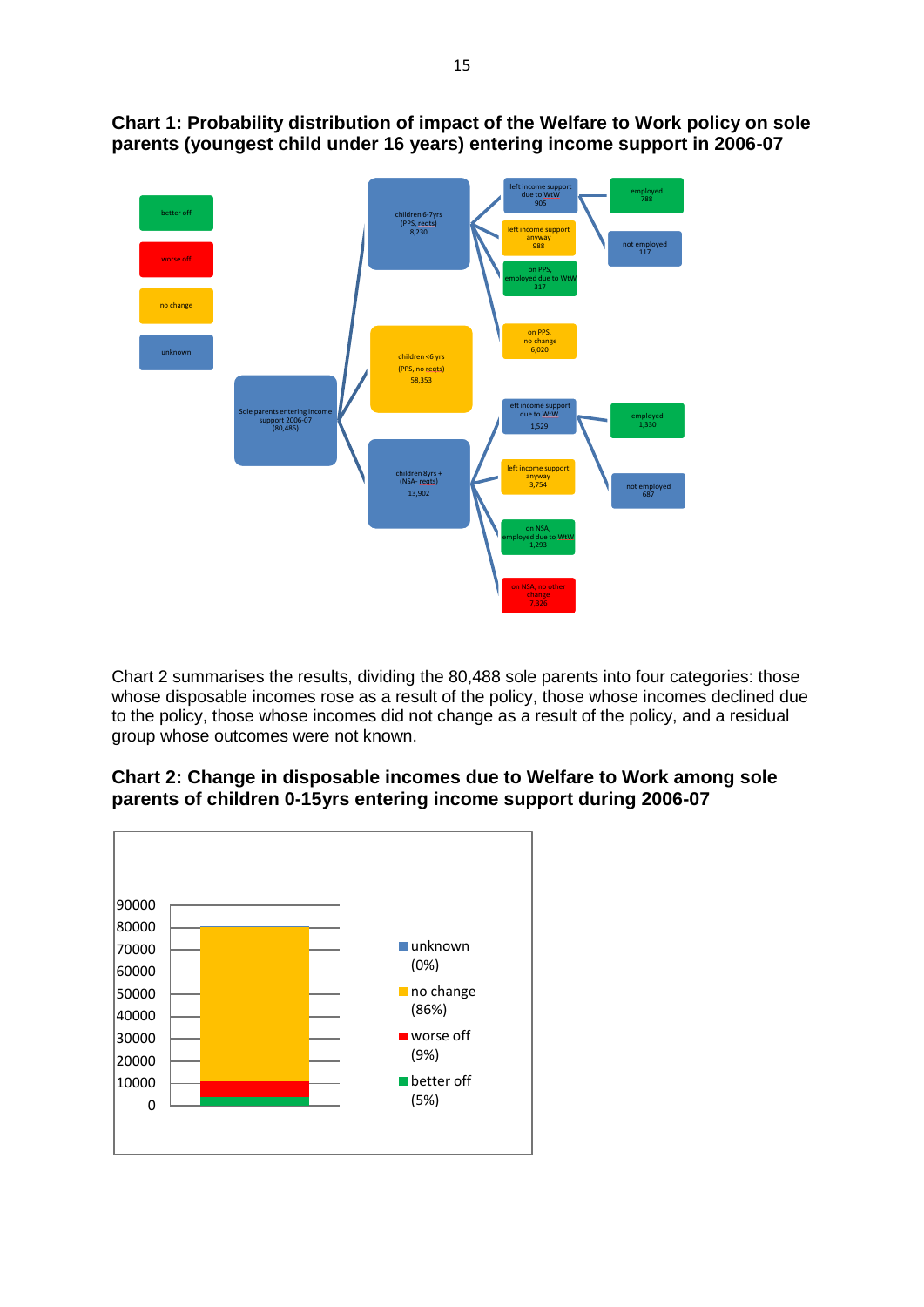Chart 2 indicates that most sole parents (86%) who entered income support in 2006-07 experienced no short-term change in their incomes as a result of the policy (for the most part, they had younger children and entered the PP payment as they would have previously). A small proportion (5%) increased their incomes as a result of an increase in the probability of employment brought about by the policy. However, almost twice as many (9%) experienced a loss of income as a result of the policy as they were diverted from PP to the lower NSA without increasing their job prospects.

Since I have not taken account of the costs of working, Chart 2 is likely to represent an upper bound of the proportion of sole parents who were financially better off due to the policy (as distinct from those whose disposable incomes rose). Chart 3 shows the results of a sensitivity analysis where financial outcomes for those whose disposable incomes rose due to the policy are classified as 'unknown'. $^{24}$  Thus, some sole parents move from the 'better off' category to the 'unknown' category. When this alternative assumption is adopted, the overall distribution of outcomes is not greatly affected. However, only 3% are estimated to be financially better off as a result of the policy, one third of the proportion who experienced a loss of income (and were clearly worse off financially).



 $\overline{\phantom{a}}$ 

**Chart 3: Financial impact of Welfare to Work on sole parents of children 0- 15yrs entering income support during 2006-07 (alternative assumption)**

<sup>&</sup>lt;sup>24</sup> This sensitivity analysis is undertaken to account for the possibility that some of these sole parents were no better off financially, due to the combined effects of the NSA income test, income tax and the costs of employment. See discussion in 'research questions and assumptions'.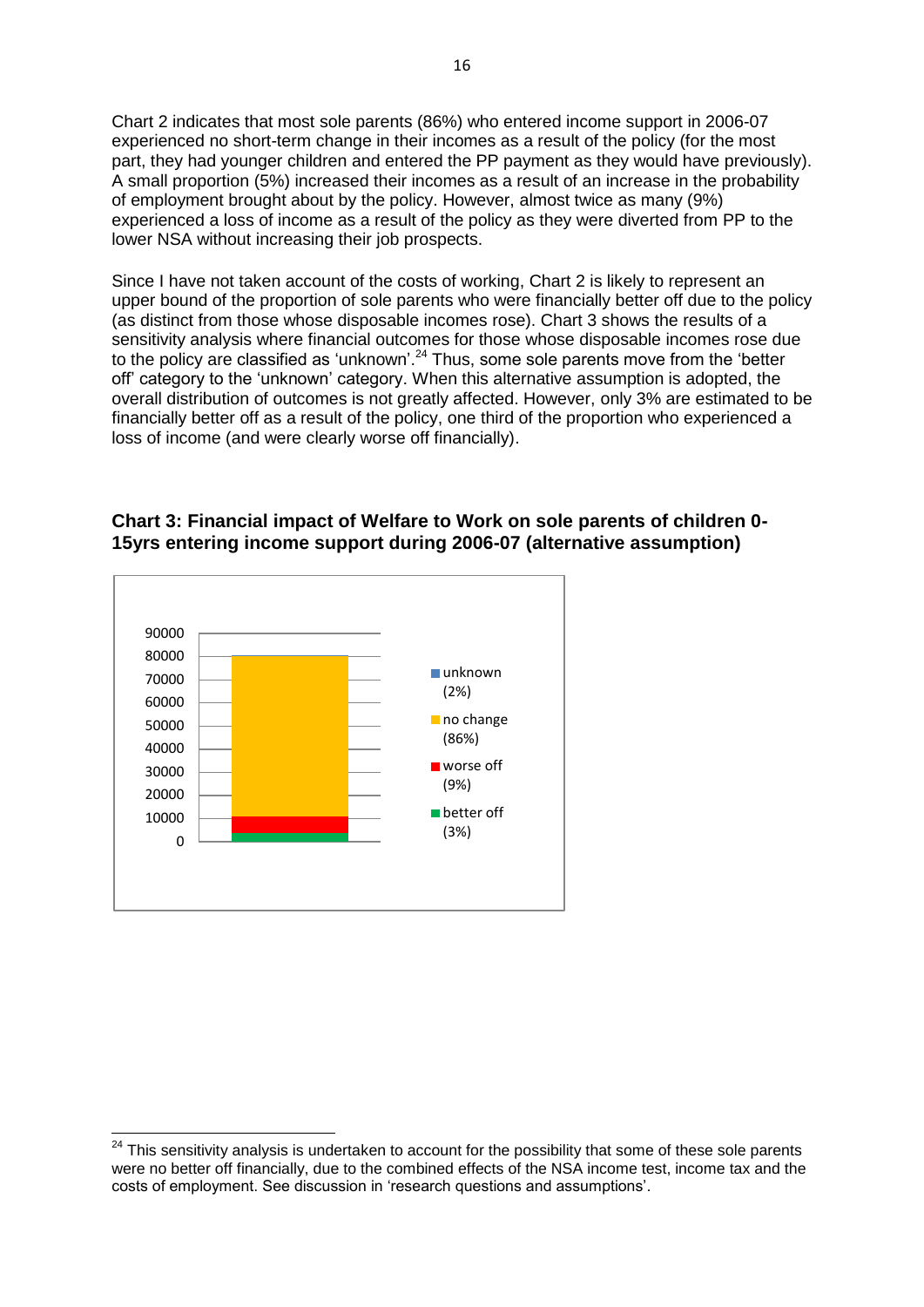#### **Impact of the policy on people with disabilities**

Table 2 shows the payment destinations of those people with disabilities in the target group who entered income support during 2006-07. Of 97,104 people with disabilities, the vast majority (52,705) obtained DSP or another pension payment (such as Carer Payment) and faced no activity requirements. Those who obtained DSP were assessed as having a work capacity of less than 15 hours a week and met the other eligibility requirements for DSP, including that their impairment was not temporary and had stabilised. Although some voluntarily participated in employment programs and others obtained employment, they would have done so prior to the introduction of the policy. Their incomes did not change as a result of its introduction.

A further 11,688 people with a work capacity below 15 hours a week did not meet these other DSP eligibility requirements and received NSA instead. However, they were not denied DSP due to the Welfare to Work policy and would have had the same income support status if they had applied prior to the introduction of the policy, so their incomes were also unchanged. A further 32,711 people were assessed as having a 'partial work capacity' of between 15 and 30 hours a week. This was the group whose circumstances changed as a result of Welfare to Work. Instead of being placed on DSP without activity requirements they were placed on NSA with a requirement to seek part time employment (at least 15 hours a week) and were connected with employment services (mainly Job Network, but in some cases specialist disability employment services). Some obtained employment due to the policy and increased their incomes (according to the assumptions used in this study) while the remainder would have experienced income losses compared with their entitlements in the absence of the Welfare to Work policy.

| All<br>(97, 104)                                                                                                   | <b>Treatment</b>                        | <b>Impact</b>                                                                              |
|--------------------------------------------------------------------------------------------------------------------|-----------------------------------------|--------------------------------------------------------------------------------------------|
| Eligible for DSP or<br>other pension (e.g.<br>work capacity <15<br>hours & meets other<br>DSP regts.)<br>(52, 705) | DSP or other pension,<br>no work regts. | No change                                                                                  |
| Work capacity<br><15hpw, doesn't meet<br>other DSP regts.<br>(11,688)                                              | NSA, limited or no<br>work regts        | No change                                                                                  |
| 'Partial work capacity'<br>of 15-29 hours pw<br>(32, 711)                                                          | Granted NSA, part<br>time work reqt.    | Some increase their<br>earnings due to policy<br>and win, others do<br>not and <b>lose</b> |

## **Table 2: Destinations of people with disabilities (with work capacity below 30 hours per week) entering income support during 2006-07**

Source: DEEWR (2008), Welfare to Work evaluation, p16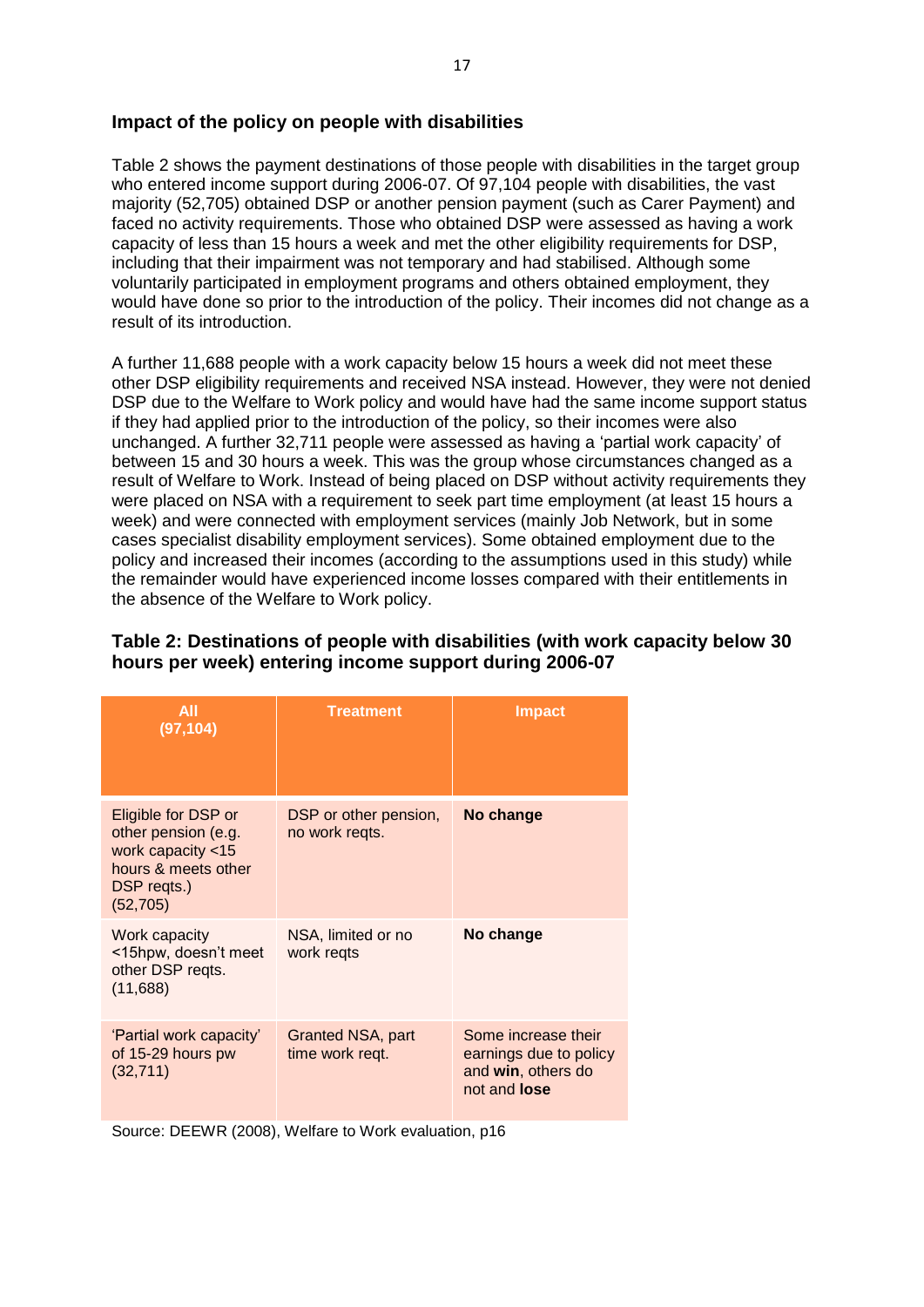In order to identify those whose incomes *increased* due to the policy, I now turn to the evaluation's findings on its employment impacts among people with disabilities. The method is the same as for sole parents, except that unlike sole parents, no group of people with disabilities were activity tested on the pension payment (DSP). This analysis focuses mainly on people with a partial work capacity.

Graph 8 shows the cumulative proportion of 'grandfathered' people with disabilities on DSP who left income support through 2006-07, compared with the same statistic for each of the previous 3 years (before Welfare to Work). This group were not directly affected by the policy. The lack of any significant variation between the 2006-07 outcomes and previous years suggests that there was no change in factors other than Welfare to Work (such as labour market conditions) that materially influenced employment rates among people with disabilities on income support. The very low level of exits from DSP is also noteworthy.

#### **Graph 8: Proportion of 'grandfathered' people with disabilities (already on DSP at July 2006) who left income support**



Source: DEEWR (2008), Welfare to Work evaluation, p52

Graph 9 compares exits from income support among cohorts of people with a partial work capacity entering income support. This group was, from July 2006, activity tested on the lower NSA payment. In order to compare like with like, the evaluation had to identify those people with disabilities in the pre-Welfare to Work years would have been classified as having a partial work capacity (an ability to work 15 to 30 hours a week) and also had to identify those who in the post Welfare to Work period (2006-07) had both a partial work capacity and an impairment rating of at least 20 points. To assess the employment impact of the policy, we should compare the top two continuous lines in graph 9. In 2006-07, 12% of these people with disabilities had left income support after six months, compared with only 2% who left the previous year, a 10 percentage point increase in exits from income support. This is similar to the impact for sole parents but off a much lower base. On this basis, I estimate that 83% of exits from income support among this cohort of people with disabilities were due to the policy.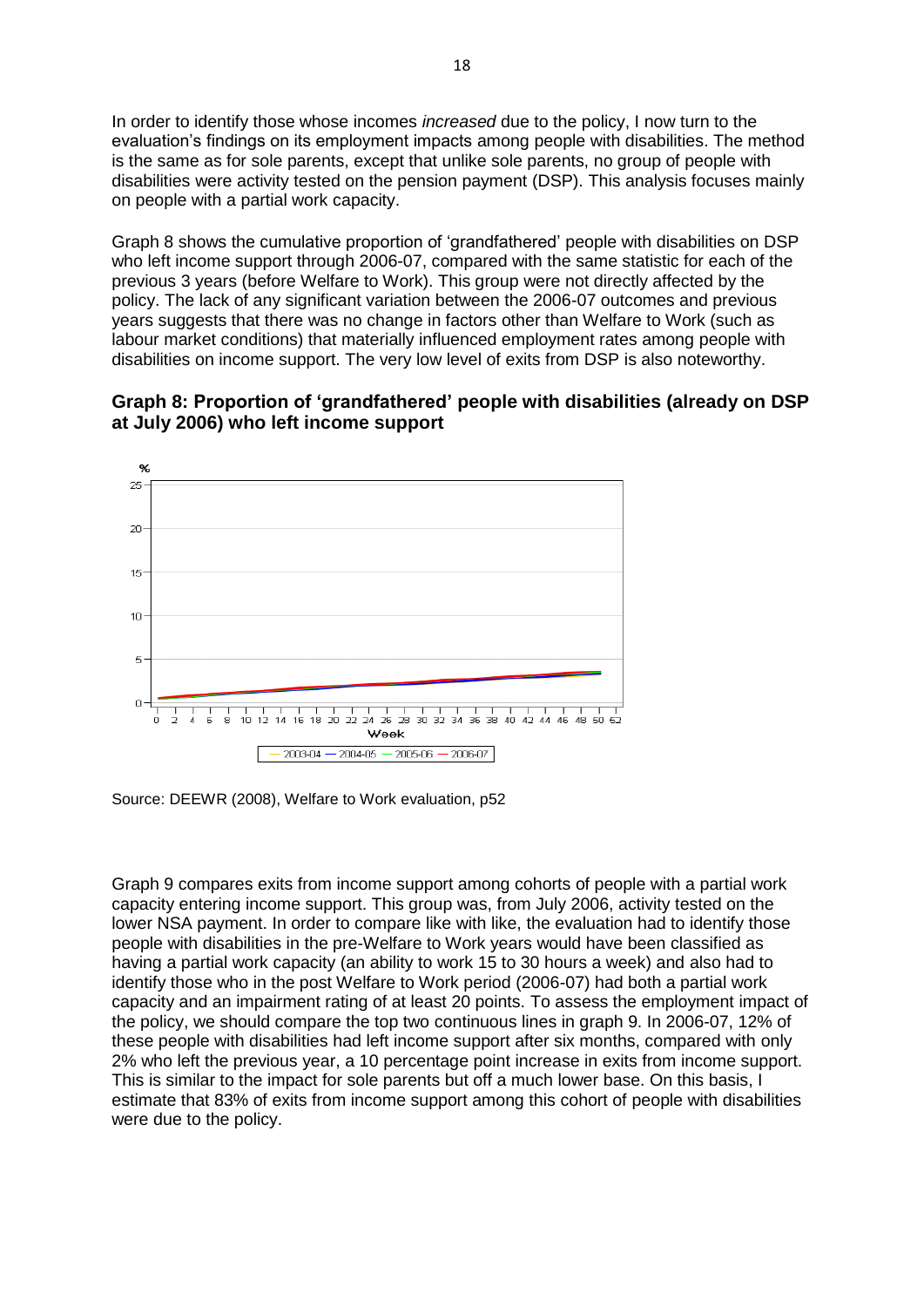



Source: Welfare to Work evaluation, p51

Turning to the impact of the policy on earnings while still on income support, graph 10 compares employment rates while on NSA among the people with a partial work capacity entering income support during 2006-07, with employment rates among the equivalent group on DSP in previous years. In 2006-07, 16% of these people with disabilities had earnings on income support after six months, compared with 11% the previous year, a 5 percentage point increase in the proportion with earnings. On this basis I estimate that 31% of employment while on income support among this cohort of people with a partial work capacity was due to the policy.





Source: Welfare to Work evaluation, p38.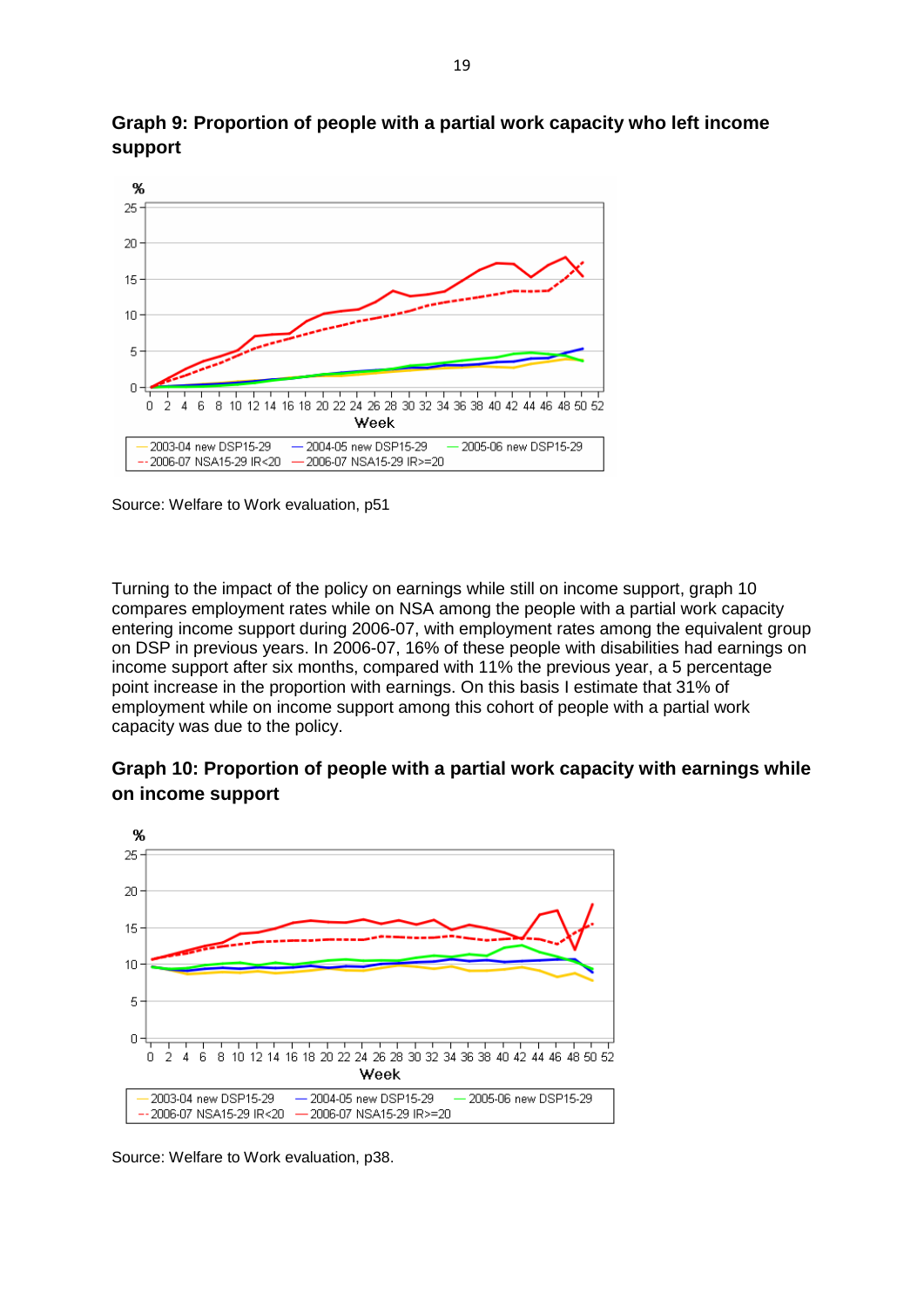Chart 4 brings the foregoing analysis of impacts of the policy on people with disabilities entering income support during 2006-07 together. On the left of this chart are the 97,104 people with disabilities in the target group. From the left to the right hand side of the chart, they are distributed according to their initial payment destinations, their employment status while on income support, exits from income support, and the proportion of those exits that were to paid employment. The above data comparing exits from income support and employment while on income support in 2006-07 and previous years are used to estimate the proportion of those outcomes attributable to the policy. The blue boxes represent unknown outcomes, the yellow boxes no change in disposable income, the green boxes gains in disposable income and the red boxes income losses.

## **Chart 4: Probability distribution of impact of the Welfare to Work policy on people with disabilities (with work capacity less than 30 hours pw) entering income support in 2006-07**



Chart 5 summarises the results, dividing the 97,104 people with disabilities into four categories: those whose incomes rose as a result of the policy, those whose incomes declined due to the policy, those whose incomes did not change as a result of the policy, and a residual group whose outcomes were not known.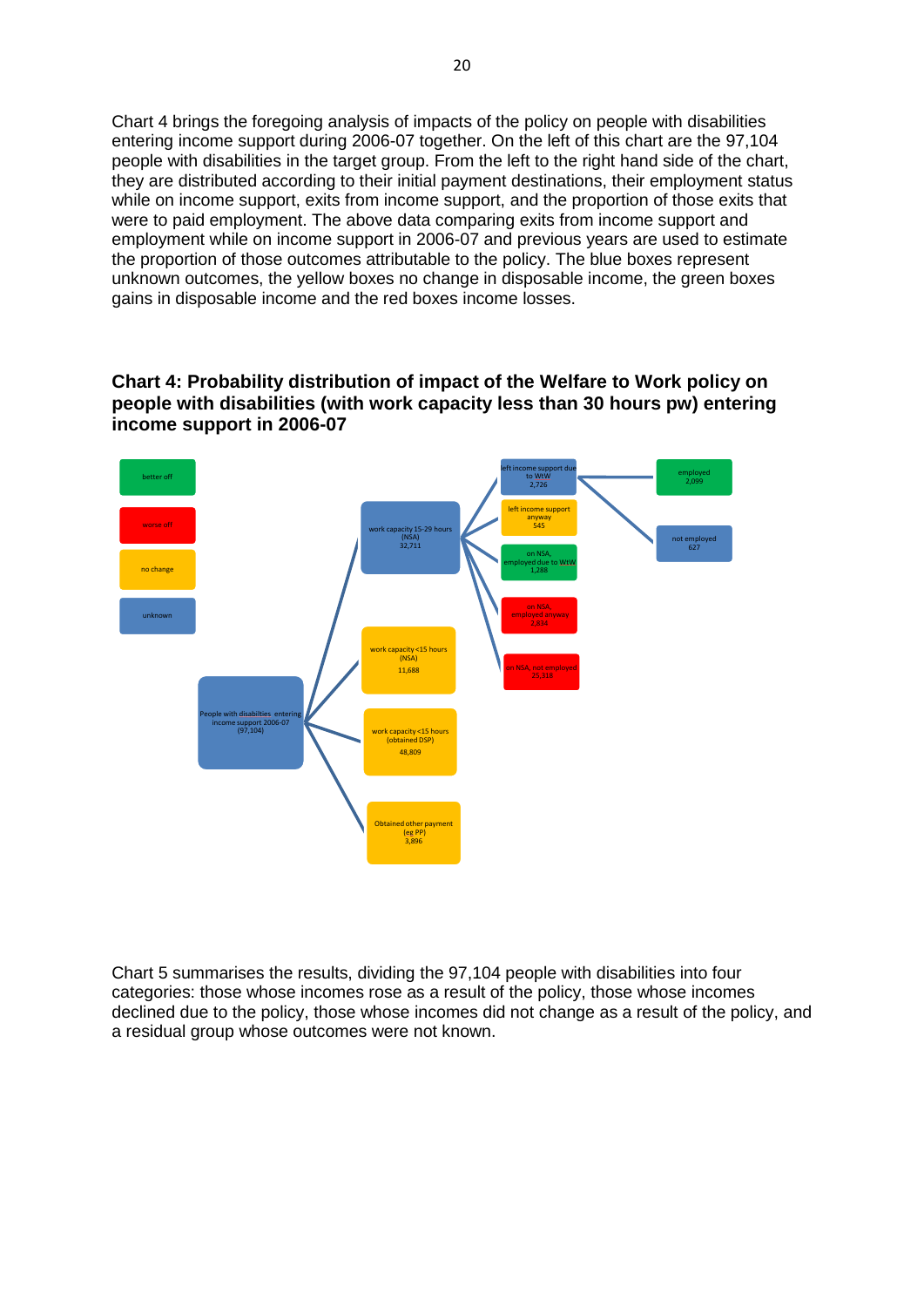



 $\overline{\phantom{a}}$ 

Chart 5 indicates that most people with disabilities (67%) who entered income support in 2006-07 experienced no short-term change in their incomes as a result of the policy (for the most part, they had a 'work capacity' of less than 15 hours a week and were still eligible for DSP). A small proportion (3%) increased their incomes as a result of an increase in earnings brought about by the policy. However, almost ten times as many (29%) experienced a loss of income as a result of the policy as they were diverted from DSP to the lower NSA without increasing their job prospects. Financial outcomes for people with disabilities were far worse than for sole parents due to their weaker employment outcomes.

Since I have not taken account of the costs of working, Chart 5 is likely to represent an upper bound of the proportion of people with disabilities who were financially better off due to the policy (as distinct from those whose disposable incomes rose). Chart 6 shows the results of a sensitivity analysis where financial outcomes for those whose disposable incomes rose due to the policy are classified as 'unknown'. <sup>25</sup> Thus, some move from the 'better off' category to the 'unknown' category. When this alternative assumption is adopted, the overall distribution of outcomes is not greatly affected. However, only 2% are estimated to have increased their incomes as a result of the policy, one fifteenth of the proportion who experienced a loss of income.

 $25$  This sensitivity analysis is undertaken to account for the possibility that some of these people with disabilities were no better off financially, due to the combined effects of the NSA income test and the costs of employment. See discussion in 'research questions and assumptions'.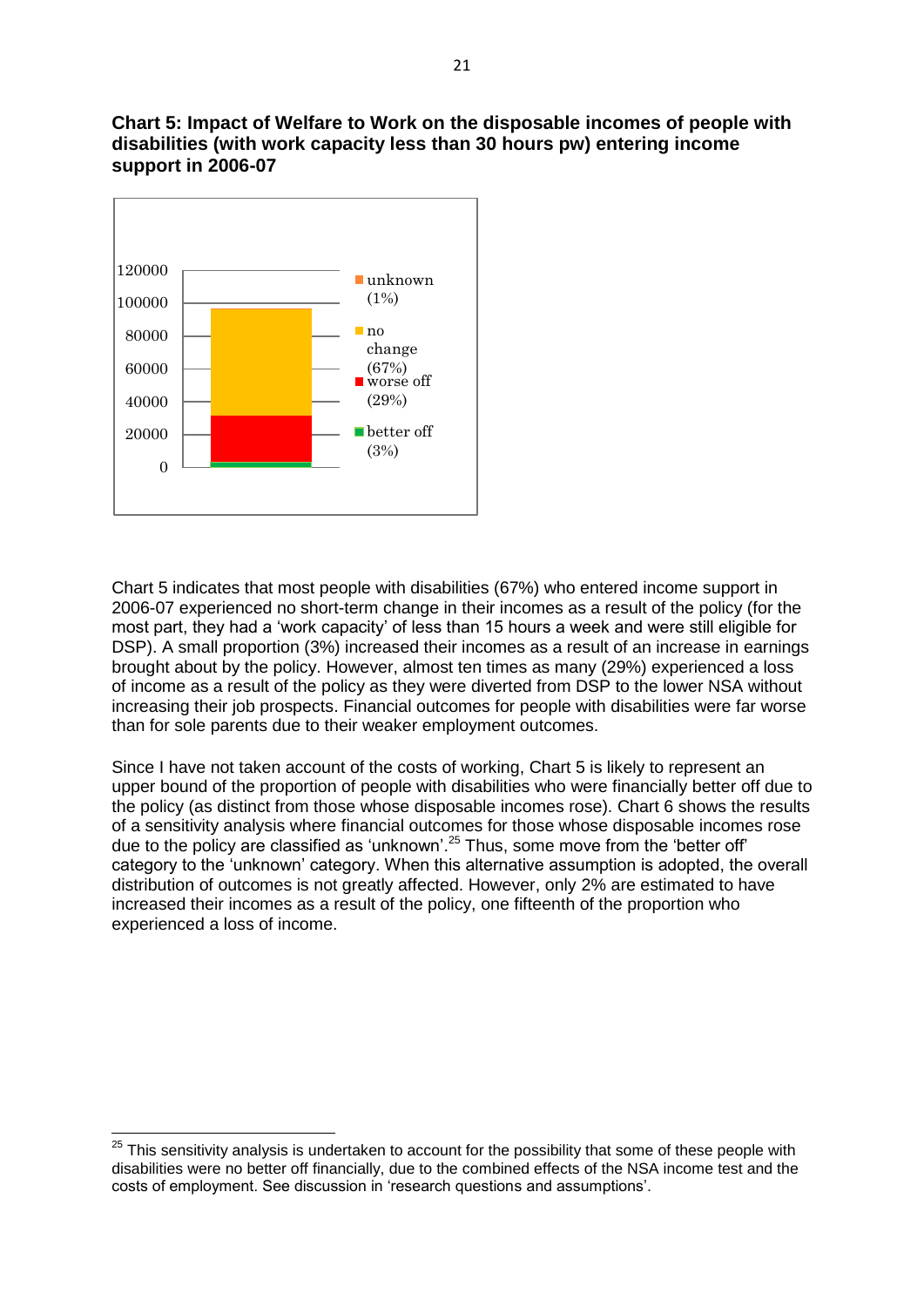

**Chart 6: Financial impact of Welfare to Work on people with disabilities (with work capacity less than 30 hours pw) entering income support in 2006-07 (alternative assumption)**

# **Conclusions**

**.** 

This analysis of the effect of the Welfare to Work policy on the disposable income of sole parents and people with disabilities entering income support during 2006-07 finds that most experienced no short-term change in their incomes as a result of the policy. The main reason for this was that they were still eligible for pension payments and were not required to seek employment. This included sole parents with a child under 6 years who were still eligible for the higher PP payment and people with a work capacity of less than 15 hours a week who were still eligible for DSP.

However, those sustaining income losses (compared with pre Welfare to Work policy settings) outnumbered those who gained disposable income as a result of the policy by almost 2:1 among sole parents and by almost 10:1 among people with disabilities. Among sole parents, 5% gained income and 9% lost income while among people with disabilities 3% gained and 29% lost.

One reason that the numbers sustaining income losses exceeded those who gained income was the policy's modest employment impacts. The policy increased the probability of higher earnings in the short term (6 months after commencement of income support under the new rules) by around 10 percentage points. This is consistent with the magnitude of the employment impacts of welfare to work policies for people with significant barriers to employment here and overseas.<sup>26</sup> Employment impacts of this size can have a substantial effect on reliance on income support if they are recorded consistently over a number of years, but the increase in the probability of employment for individuals targeted by these policies is not large.

 $^{26}$  For example, Customised Assistance within the Job Network in Australia, the New Deal for Young People in the UK, and compulsory employment assistance programs for long term unemployed people and people with disabilities in the Netherlands. See DEWR (2006); De Giorgi G (2005); Sol et al (2008).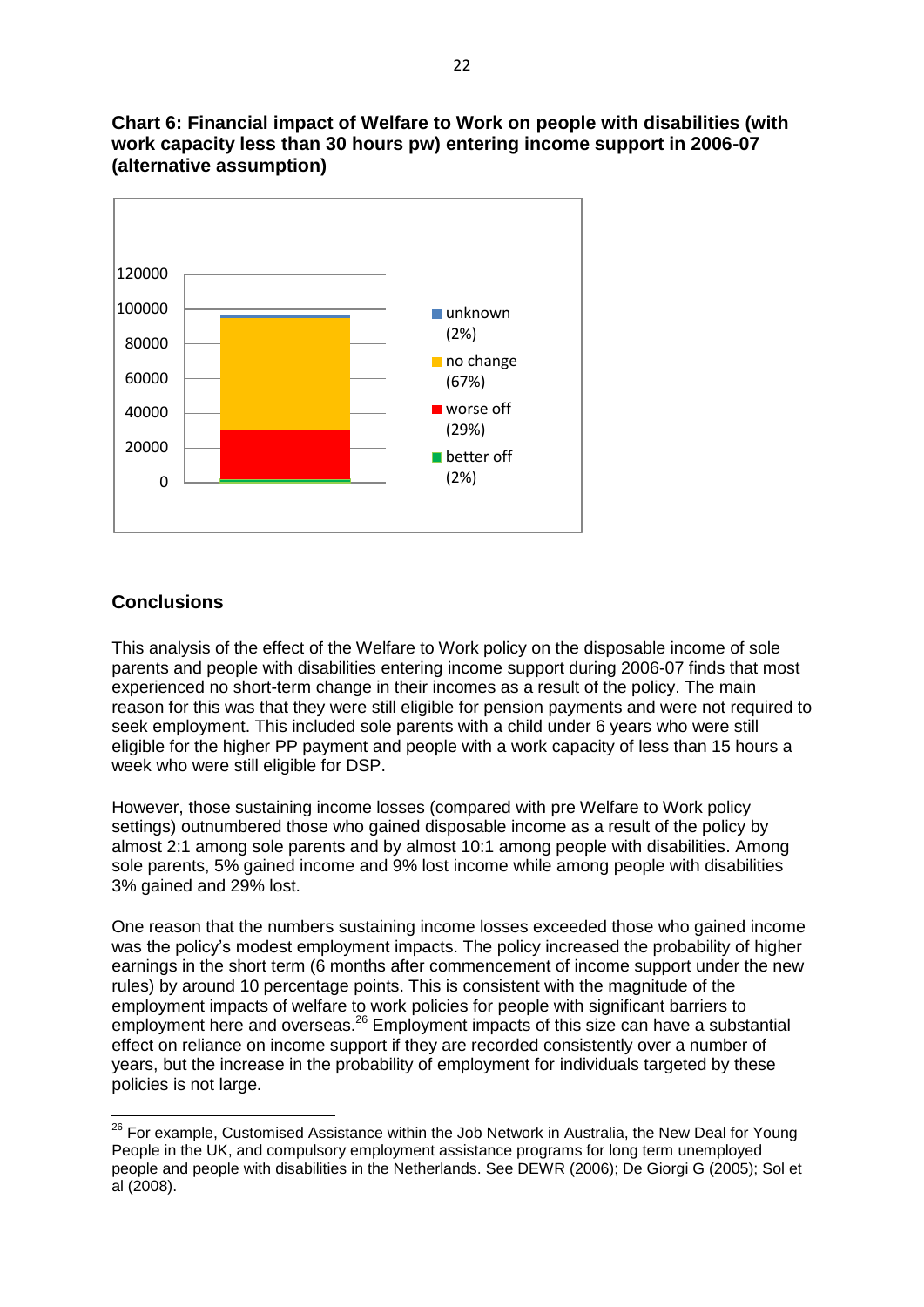In addition, these increases in earnings came off a very low base for people with disabilities affected by the policy. This explains their relatively poor financial outcomes. Graph 11 compares the employment rates in 2009 of people with disabilities with a significant activity restriction, sole parents, and men and women of working age generally. The employment rate for people with disabilities was well below community average levels.



# **Graph 11**

Source: ABS Labour Force and Disability and Carer surveys.

The other major reason that the number of income 'losers' exceeded income 'gainers' from the policy was the diversion of applicants for income support to lower 'allowance' payments in lieu of the higher pension payments. Those diverted to lower payments who did not increase their earnings were financially worse off. The income losses were substantial in comparison with maximum rates of income support at the time. For example, a person with a disability with no private income who was diverted from DSP to NSA lost \$46 per week and a sole parent without earnings diverted from PP to NSA lost \$29 per week. The gaps between pension and allowance payments have since widened (due to different indexation arrangements and a one-off increase in pension payments in 2010) to \$128 per week for people with disabilities and \$56 per week for sole parents (as at June 2011). In addition, for those with part time earnings, these income losses were compounded by the tighter income tests that applied to allowance payments.

A significant finding of this study is that placing sole parents on the lower NSA payment instead of the higher PP payment did not increase exits from income support (most of which were to employment), beyond the mechanical effects of the tighter NSA income test. The main impact of placing them on lower payments was to reduce their incomes in most cases. This raises an important policy question: whether it would be fairer (in reducing poverty and income inequality) and just as efficient (in improving employment outcomes and reducing reliance on income support) to 'activate' income support recipients on the higher pension payments as was done with many sole parents in the Welfare to Work policy.<sup>27</sup> Under the

 $\overline{\phantom{a}}$  $27$  'Grandfathered' sole parents whose youngest child was over 5 years old retained the higher PP payment but from July 2007 faced the same activity requirements and received the same supports as those new entrants to income support who were diverted to NSA.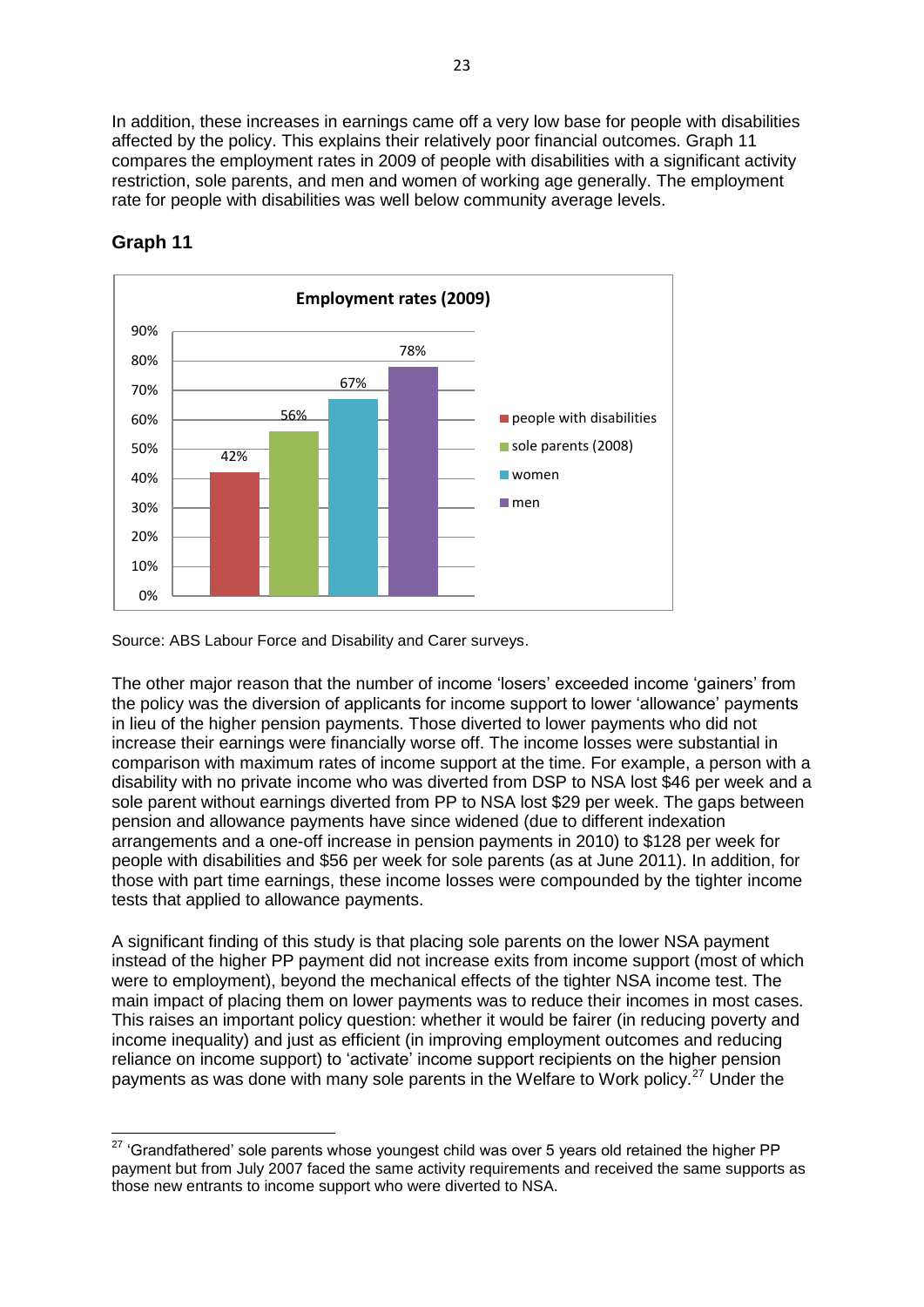assumptions used in this study, this would have eliminated the income losses among people with disabilities and sole parents identified here.

This study has a number of limitations due to a lack of relevant data. Since data were not available on the distribution of earnings (as distinct from employment outcomes) or work related costs among those targeted by the policy, it was not possible to estimate with any precision the distributional impact of the policy or the proportions of people with disabilities and sole parents who were financially better or worse off as a result of the policy. Further, the authors of the official evaluation whose data this study uses state that their estimates of the employment impact of the policy are only indicative though they appear to be robust.

The study only estimates the short term impacts of the policy on new entrants to income support during 2006-07. No estimates are made of the 'diversionary' impact of the policy in discouraging people from applying for payments. The official evaluation of the Welfare to Work policy indicates that entries to income support among sole parents with older children (who were placed on NSA) declined substantially in 2006-07 compared with previous years, though this did not occur among people with disabilities.<sup>28</sup> Estimating the policy's impact on those who did *not* enter income support would pose a major challenge for research given the difficulty of identifying those within the target groups who were not in receipt of income support but would have been eligible under the previous rules. Yet this question must be answered if we are to understand the impact of the policy on the financial circumstances of those affected.<sup>29</sup>

Further, it is not clear whether employment impacts and income losses were sustained beyond the 6 month window (from commencement of income support) observed in this study, and whether income 'gainers' and 'losers' were similarly distributed after 2006-07. $30$ 

A rough indication of the extent to which income losses were sustained in subsequent years can be gleaned from the numbers of people with a partial work capacity and sole parents on NSA and YA. Graph 12 shows that in 2009, there were 95,899 people with a partial work capacity and 22,206 sole parents on NSA or YA. This compares with 757,000 DSP recipients and almost 344,000 sole parents on PP in that year.<sup>31</sup> It is likely that most of these 100,000 or so people with disabilities and sole parents on NSA would have been eligible for the higher pension payments under the pre-Welfare to Work payment regime.

**<sup>.</sup>** <sup>28</sup> DEEWR (2008), p25.

 $29$  Moffitt R, et at (2002).

<sup>&</sup>lt;sup>30</sup> The latter question is partially answered by a response to a Senate Estimates question about exits from income support among people with disabilities and sole parents from the commencement of Welfare to Work in 2006 through to May 2009. The probabilities of exits from income support after 6 months were broadly similar to those observed in the official evaluation during 2006-07. See DEEWR  $(2010)$ .

FACHSIA (2011).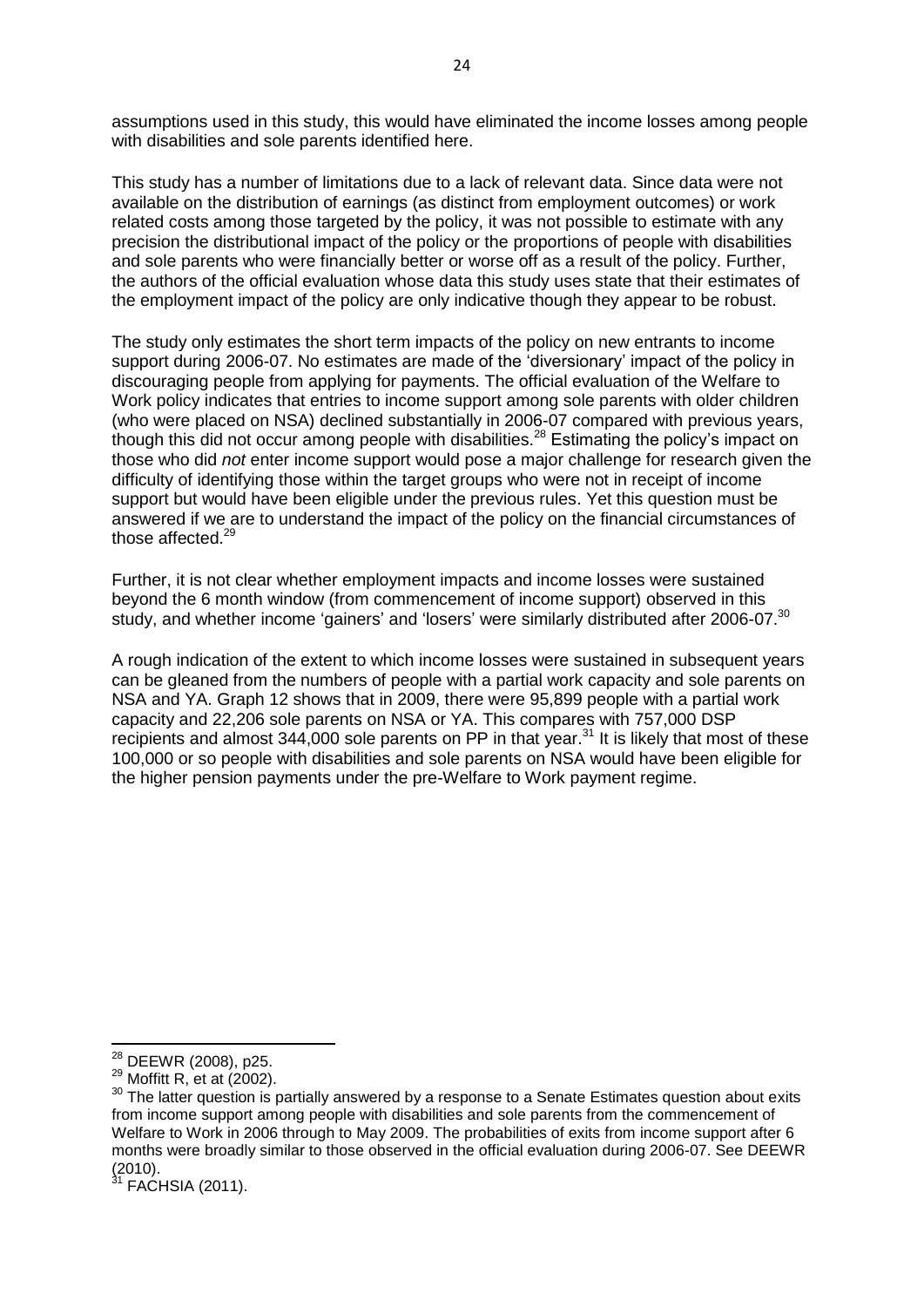**Graph 12: Reliance on Newstart and Youth Allowance among sole parents and people with a partial work capacity (2009)**



Sources: DEEWR (2010), Response to Senate Estimates questions EW0020\_10 and EW0021\_10.

Given the long standing policy emphasis here and overseas on greater engagement with the labour market as a means of reducing poverty and reliance on income support, it is clear that employment participation or 'welfare to work' policies are here to stay. The impact of the 2006 Welfare to Work policy on the incomes of sole parents and people with disabilities suggests that Australia has not yet struck the right balance between income protection, activation and capacity building for those with limited job opportunities.

## **References**

ACOSS (2005), *Submission to Senate Inquiry into The Employment and Workplace Relations (Welfare to Work) Bill 2005*, Senate Community Affairs Committee, Canberra.

Blaxland M (2007), *Calculating welfare to work*, presented at *Road to Where? The Politics and Practice of Implementing Welfare-to-Work,* Brisbane 17 July 2006.

Bitler M et al (2003), *What mean impacts miss*, NBER Working Paper No 1012, National Bureau of Economic Research, Massachusetts.

Blank R (2002), *Evaluating welfare reform in the US.* NBER Working paper No 8983, National Bureau of Economic Research, Massachusetts

Bloom D & Michalopoulos G (2001), *How welfare and work policies affect employment and income*, Manpower Development Research Corporation, New York.